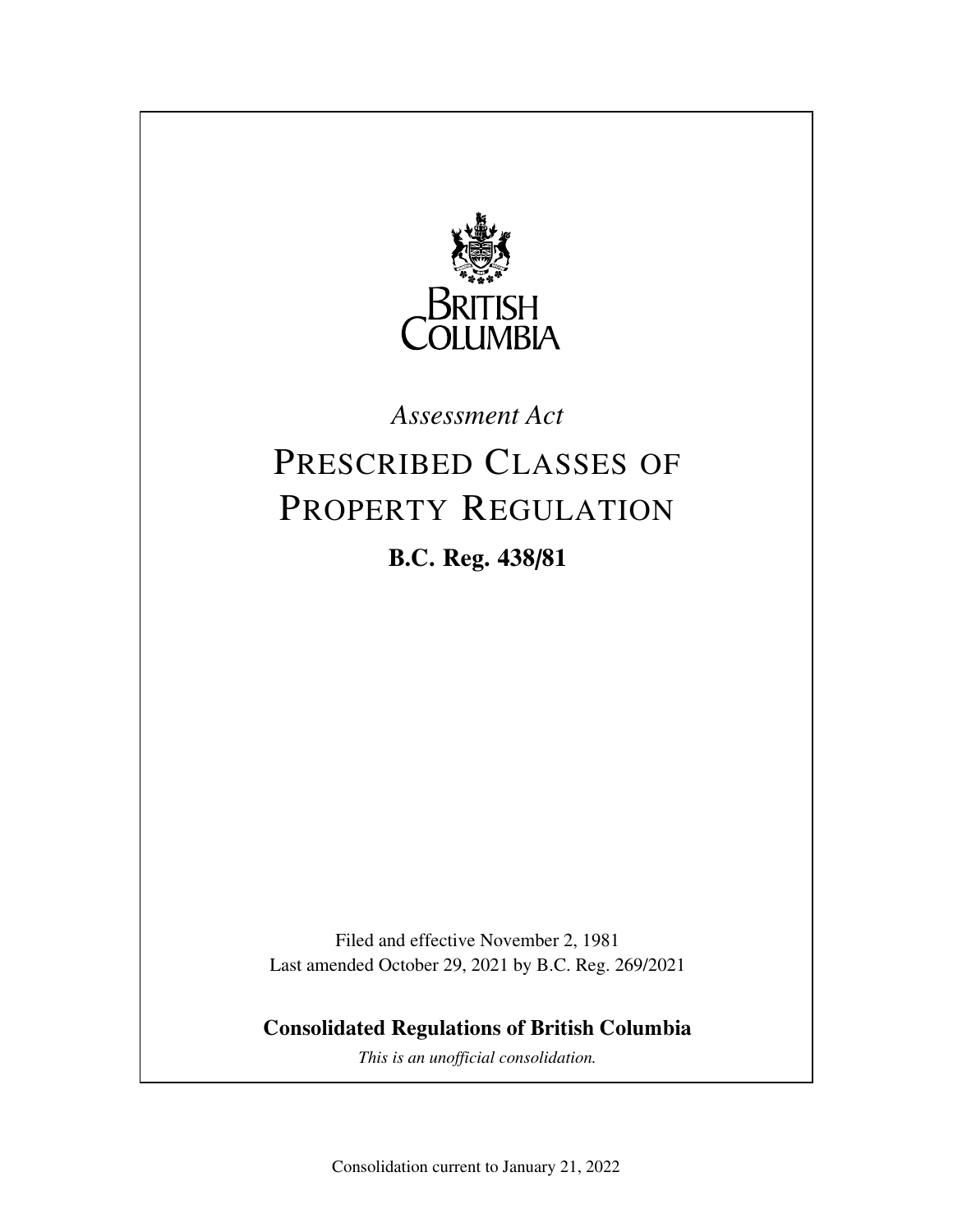B.C. Reg. 438/81 (O.C. 2198/81), filed and effective November 2, 1981, is made under the *Assessment Act*, R.S.B.C. 1996, c. 20, ss. 19, 20.4, 22, 23 and 74.

This is an unofficial consolidation provided for convenience only. This is not a copy prepared for the purposes of the *Evidence Act*.

This consolidation includes any amendments deposited and in force as of the currency date at the bottom of each page. See the end of this regulation for any amendments deposited but not in force as of the currency date. Any amendments deposited after the currency date are listed in the B.C. Regulations Bulletins. All amendments to this regulation are listed in the *Index of B.C. Regulations*. Regulations Bulletins and the Index are available online at www.bclaws.ca.

See the User Guide for more information about the *Consolidated Regulations of British Columbia*. The User Guide and the *Consolidated Regulations of British Columbia* are available online at www.bclaws.ca.

Prepared by: Office of Legislative Counsel Ministry of Attorney General Victoria, B.C.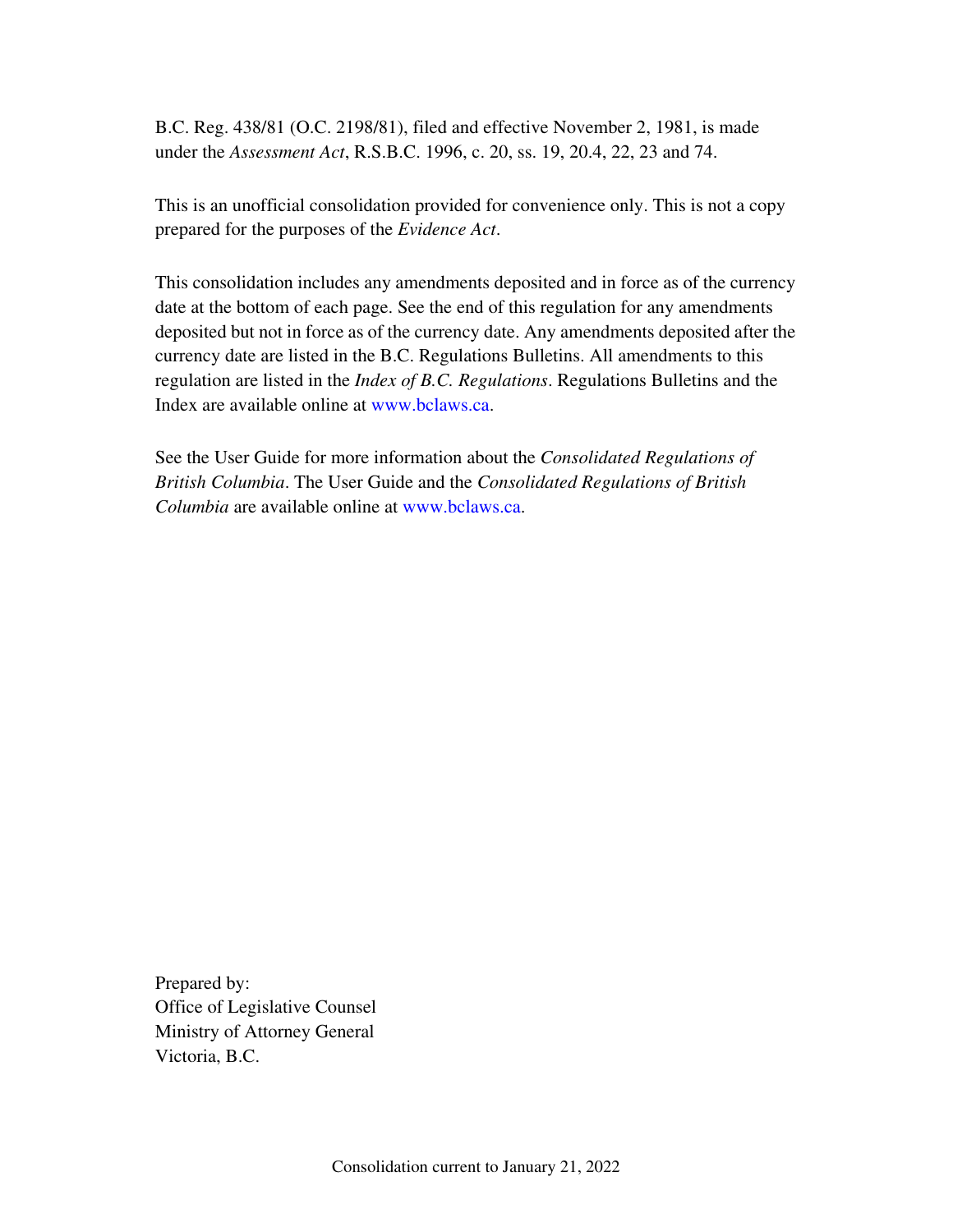### *Assessment Act*

## **PRESCRIBED CLASSES OF PROPERTY REGULATION B.C. Reg. 438/81**

| <b>Contents</b>                   |                                                                         |   |
|-----------------------------------|-------------------------------------------------------------------------|---|
| 0.1                               | Interpretation                                                          | 1 |
|                                   | <b>PART 1 - PRESCRIBED CLASSES OF PROPERTY</b>                          |   |
| 1                                 | Class $1 -$ residential                                                 | 1 |
| 2                                 | $Class 2 - utilities$                                                   | 4 |
| 3                                 | [Repealed]                                                              | 4 |
| 3.1                               | Class $3$ – supportive housing                                          | 4 |
| 4                                 | Class $4$ – major industry                                              | 4 |
| 5                                 | Class $5$ – light industry                                              | 5 |
| 6                                 | Class $6$ – business and other                                          | 5 |
| 7                                 | Class $7$ – managed forest land                                         | 5 |
| 8                                 | Class 8 - recreational property/non-profit organization                 | 5 |
| 9                                 | $Class 9 - farm$                                                        | 7 |
| 10                                | Split classification                                                    | 7 |
| 11                                | Information required to assess strata accommodation property            | 7 |
| 12                                | Strata accommodation property – prescribed percentage                   | 8 |
| 13                                | Information required to assess leasehold accommodation property         | 8 |
| 14                                | Leasehold accommodation property – prescribed matters                   | 8 |
| 15                                | Aggregate information for strata and leasehold accommodation properties | 8 |
| <b>PART 2</b> [Repealed]<br>9     |                                                                         |   |
| <b>SCHEDULE A [Repealed]</b><br>9 |                                                                         |   |
| <b>SCHEDULE B</b><br>9            |                                                                         |   |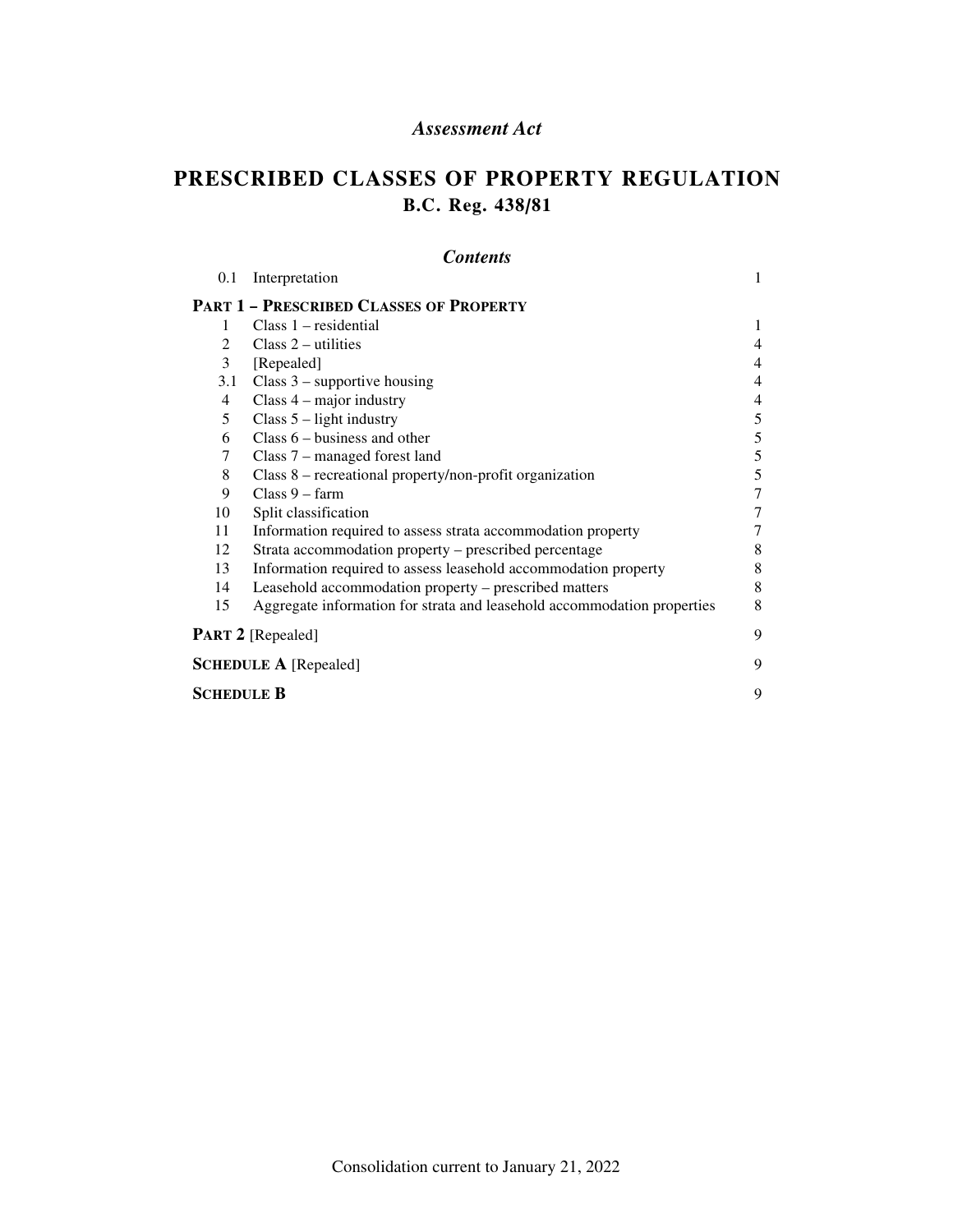Consolidation current to January 21, 2022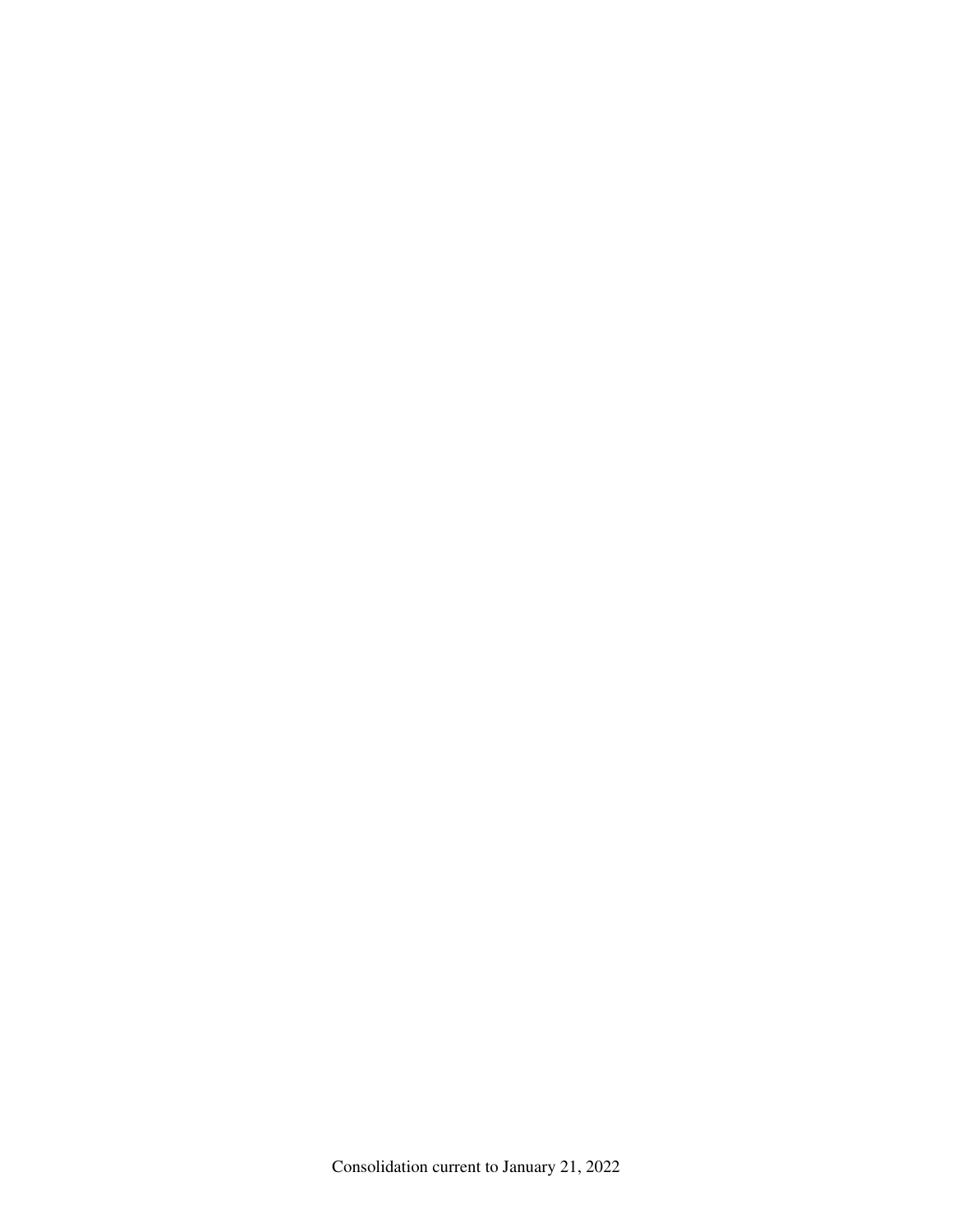### *Assessment Act*

# **PRESCRIBED CLASSES OF PROPERTY REGULATION B.C. Reg. 438/81**

#### **Interpretation**

- **0.1** In this regulation, **"gathering pipeline"** means a pipeline used for the transportation of
	- (a) natural gas from a well-head to the intake valve at a scrubbing, processing or refining plant which precedes the transfer of gas to a transmission line or a distribution line, or
	- (b) petroleum or a petroleum product from a well-head to the intake valve at a refining, processing or storage facility which precedes transfer of the petroleum or petroleum product to a transportation line. [en. B.C. Reg. 449/2003, s. 1.]

### **PART 1 – PRESCRIBED CLASSES OF PROPERTY**

#### **Class 1 – residential**

- **1** (1) Class 1 property shall include only:
	- (a) land or improvements, or both, used for residential purposes, including single family residences, duplexes, multi-family residences, apartments, condominiums, manufactured homes, nursing homes, rest homes, summer and seasonal dwellings, bunkhouses, cookhouses and ancillary improvements compatible with and used in conjunction with any of the above, but not including
		- (i) hotels or motels other than the portion of the hotel or motel building occupied by the owner or manager as that person's residence,
		- (ii) land or improvements or both that are owned by the Crown in right of Canada or the Province, or by an agent of either, and are used for the purposes of
			- (A) a penitentiary or correctional centre,
			- (B) a provincial mental health facility as defined in the *Mental Health Act*, or
			- (C) a hospital for the care of the mentally or physically handicapped,
		- (iii) a strata accommodation property except, subject to subparagraph (iii.1), if
			- (A) the owner of the strata accommodation property has the right to use the property for 7 or more days in the 12-month period ending June 30 of the year previous to the taxation year for which the assessment roll is completed,
			- (B) either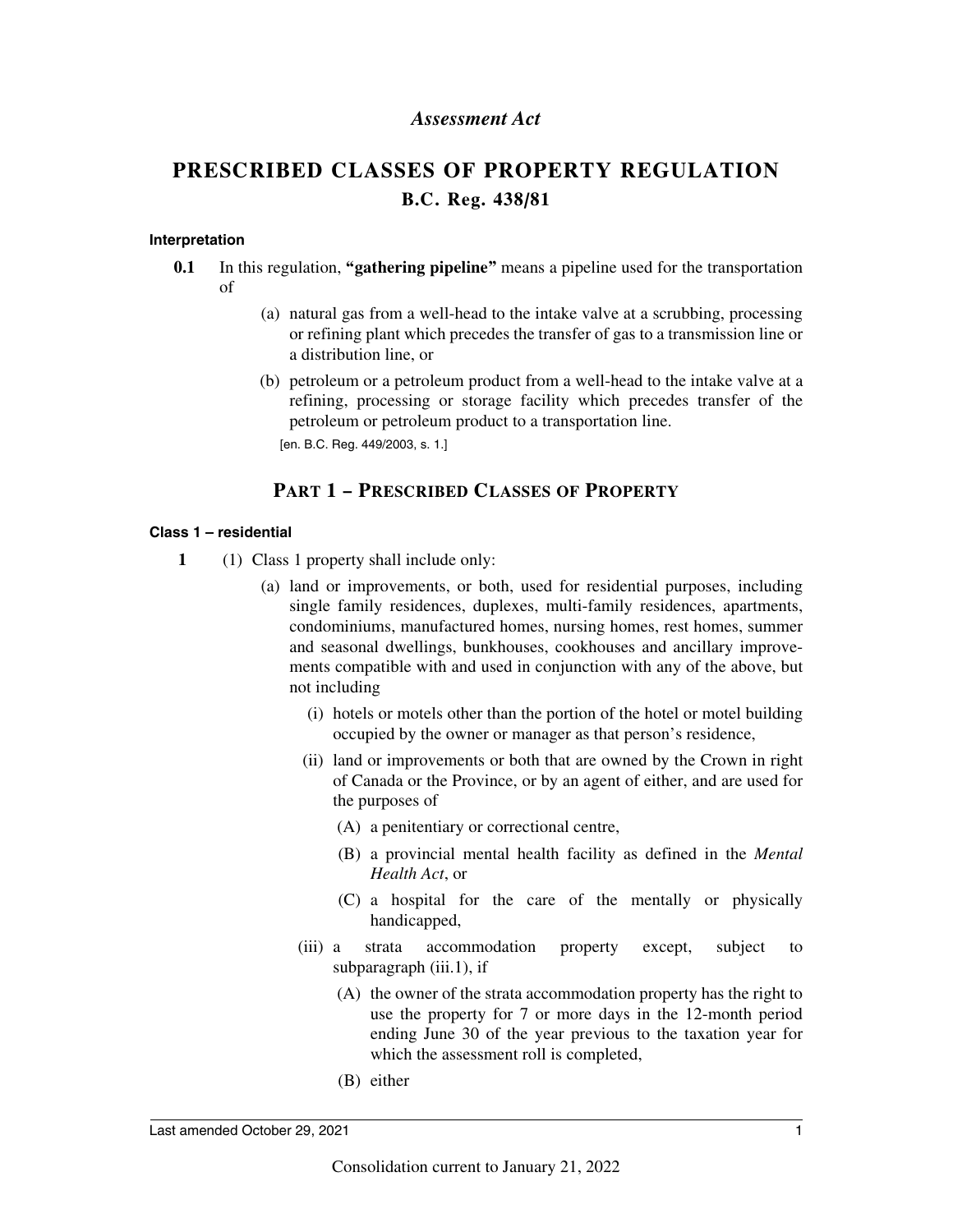Part 1 – Prescribed Classes of Property

- (I) the owner exercises the owner's right to use that property, or
- (II) in respect of more than 50% of the strata accommodation properties in the strata plan or contiguous strata plans, the owners exercise their right to use their property

for 7 or more days in the 12-month period ending June 30 of the year previous to the taxation year for which the assessment roll is completed, and

(C) the owner of that property supplies the information as required under section 11 in respect of the property,

the property is included in class 1 but not in respect of that part of a year equal to the number of days, if any, by which the number of days reported under section 11 (a) for the property exceeds 36 days,

- (iii.1) a strata accommodation property in a strata plan or contiguous strata plans that is owned by an owner or, if the owner is a corporation, any affiliate of the owner, if the owner and any affiliates of the owner own more than 14 strata accommodation properties in the strata plan or contiguous strata plans,
- (iii.2) a leasehold accommodation property except, subject to subparagraphs (iii.3) and (iii.4), if
	- (A) in respect of each leasehold unit in the leasehold accommodation property, the lessee of the leasehold unit has the right to use the property for 7 or more days in the 12-month period ending June 30 of the year previous to the taxation year for which the assessment roll is completed,
	- (B) in respect of more than 50% of the leasehold units in the leasehold accommodation property, the lessees exercise their right to use their property for 7 or more days in the 12-month period ending June 30 of the year previous to the taxation year for which the assessment roll is completed, and
	- (C) the owner of that property supplies the information as required under section 13 in respect of the property,

the property is included in class 1 but not in respect of that part of a year equal to the number of days, if any, by which the average of the number of days reported under section 13 (c) for accommodation units in the property exceeds 36 days,

- (iii.3) a leasehold accommodation property if a lessee and, if the lessee is a corporation, any affiliate of the lessee, lease more than 14 leasehold units in the leasehold accommodation property,
- (iii.4) a leasehold accommodation property if the property has more than 15 accommodation units that are not leasehold units, and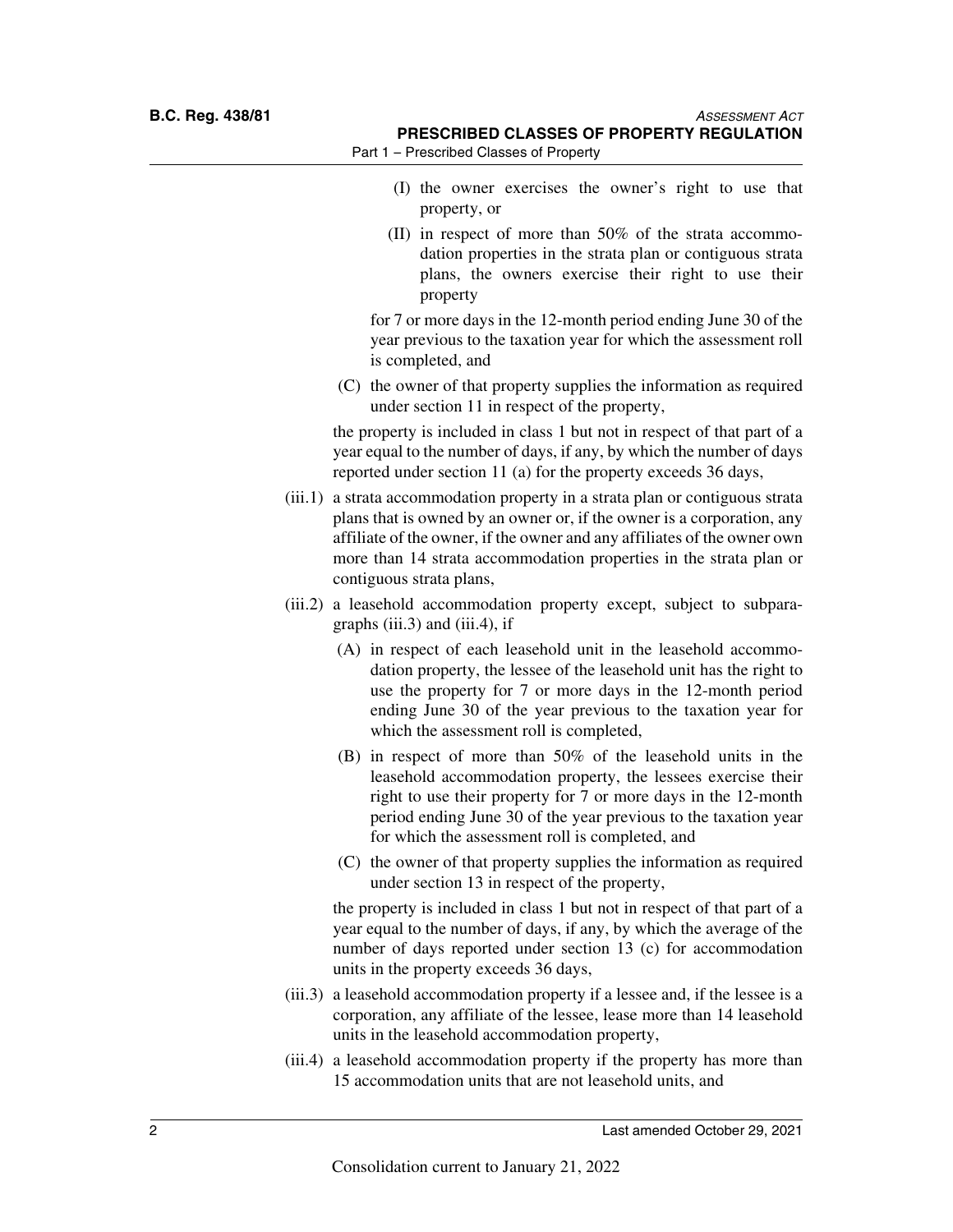- (iv) in respect of a single family residence that is the principal residence of the owner or manager,
	- (A) rooms within the residence that are offered for rent or rented by the owner or manager as bed and breakfast accommodation
		- (I) for periods of less than 7 days, and
		- (II) for at least 50% of the 12-month period ending on October 31 of the year previous to the taxation year for which the assessment roll is completed,

other than that area equivalent to 3 times the average room size of all the rooms within the residence that are offered for rent or rented by the owner or manager as bed and breakfast accommodation, and

- (B) the proportion of the common area of the residence that the area of the rooms described in clause (A) and not included in this class is of the total area of the residence;
- (b) improvements on land classified as a farm under section 23 (2) of the *Assessment Act* and used in connection with the farm operation, including the farm residence and outbuildings;
- (c) land which has no present use and which is neither specifically zoned nor held for business, commercial or industrial purposes, except that
	- (i) if land is included in Class 9, it is not included in Class 1, and
	- $(ii)$  if
		- (A) a zoning bylaw under section 479 or 482 of the *Local Government Act* or under section 565 or 565.1 of the *Vancouver Charter*, a phased development agreement under section 516 of the *Local Government Act*, an official development plan under section 562 of the *Vancouver Charter*, a covenant under section 219 of the *Land Title Act*, or a land use contract under the *Local Government Act* applies to the land, and
		- (B) the bylaw, agreement, plan, covenant or contract, either itself or, if more than one applies, read together, permits a specified portion, or a percentage, of the land to be used for residential purposes but does not permit that portion or percentage to be used for business, commercial or industrial purposes, other than a home occupation or bed and breakfast use in conjunction with a single family residence that is the principal residence of the owner or manager,

only that portion or percentage is included in Class 1;

(d) land or improvements, or both, used for child daycare purposes, including group daycares, preschools, special needs daycares, family daycares, out of school care, residential care, emergency care and child minding, as defined in the *Community Care Facility Act* or regulations to that Act.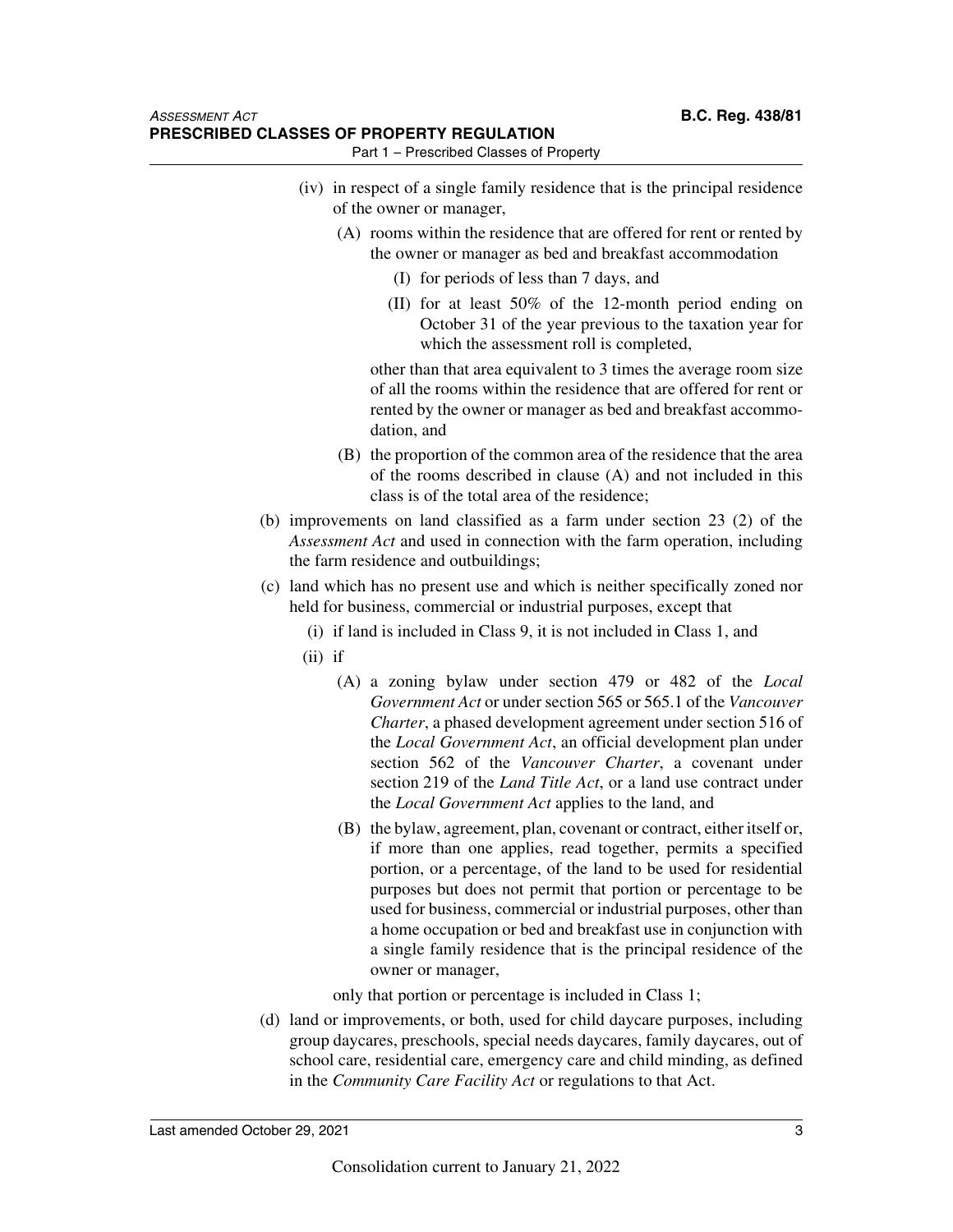Part 1 – Prescribed Classes of Property

- (2) For the purposes of subsection (1) (a) (iv) and (c), **"single family residence"** includes
	- (a) a single family dwelling,
	- (b) a single family dwelling in a duplex, an apartment building or a condominium complex, and
	- (c) a manufactured home.

#### **Class 2 – utilities**

- **2** Class 2 property includes only
	- (a) land or improvements used or held as track in place, right of way or a bridge for the purposes of, or for purposes ancillary to, the business of transportation by railway, and
	- (b) land or improvements used or held for the purposes of, or for purposes ancillary to, the business of
		- (i) transportation, transmission or distribution by pipeline,
		- (ii) telecommunications, including transmission of messages by means of electric currents or signals for compensation,
		- (iii) generation, transmission or distribution of electricity, or
		- (iv) receiving, transmission and distribution of closed circuit television,

except that part of land or improvements

- (c) included in Classes 1, 4 or 8,
- (c.1) used as a gathering pipeline,
	- (d) used as an office, retail sales outlet, administration building or for an ancillary purpose, or
	- (e) used for a purpose other than a purpose described in paragraphs (a) or (b). [en. B.C. Reg. 327/96, s. 1; am. B.C. Regs. 356/2000, s. 2; 449/2003, s. 2.]
- **3** Repealed. [B.C. Reg. 340/2004, s. (b).]

#### **Class 3 – supportive housing**

**3.1** Class 3 property must include only the eligible supportive housing property designated in Schedule B.

[en. B.C. Reg. 208/2008, Sch. 2, s. 1.]

#### **Class 4 – major industry**

- **4** Class 4 property shall include only the property referred to in section 20 (3) of the *Assessment Act*, that is to say,
	- (a) land used in conjunction with the operation of industrial improvements, and

<sup>[</sup>am. B.C. Regs. 220/86; 348/87; 402/93; 474/94; 485/95; 67/2001; 340/2004, s. (a); 560/2004; 221/2007, s. 1; 297/2008, Sch. s. 1; 275/2009, s. 2; 323/2010; 344/2010; 138/2012, s. (b); 117/2018, s. 18; 64/2021, s. 3.]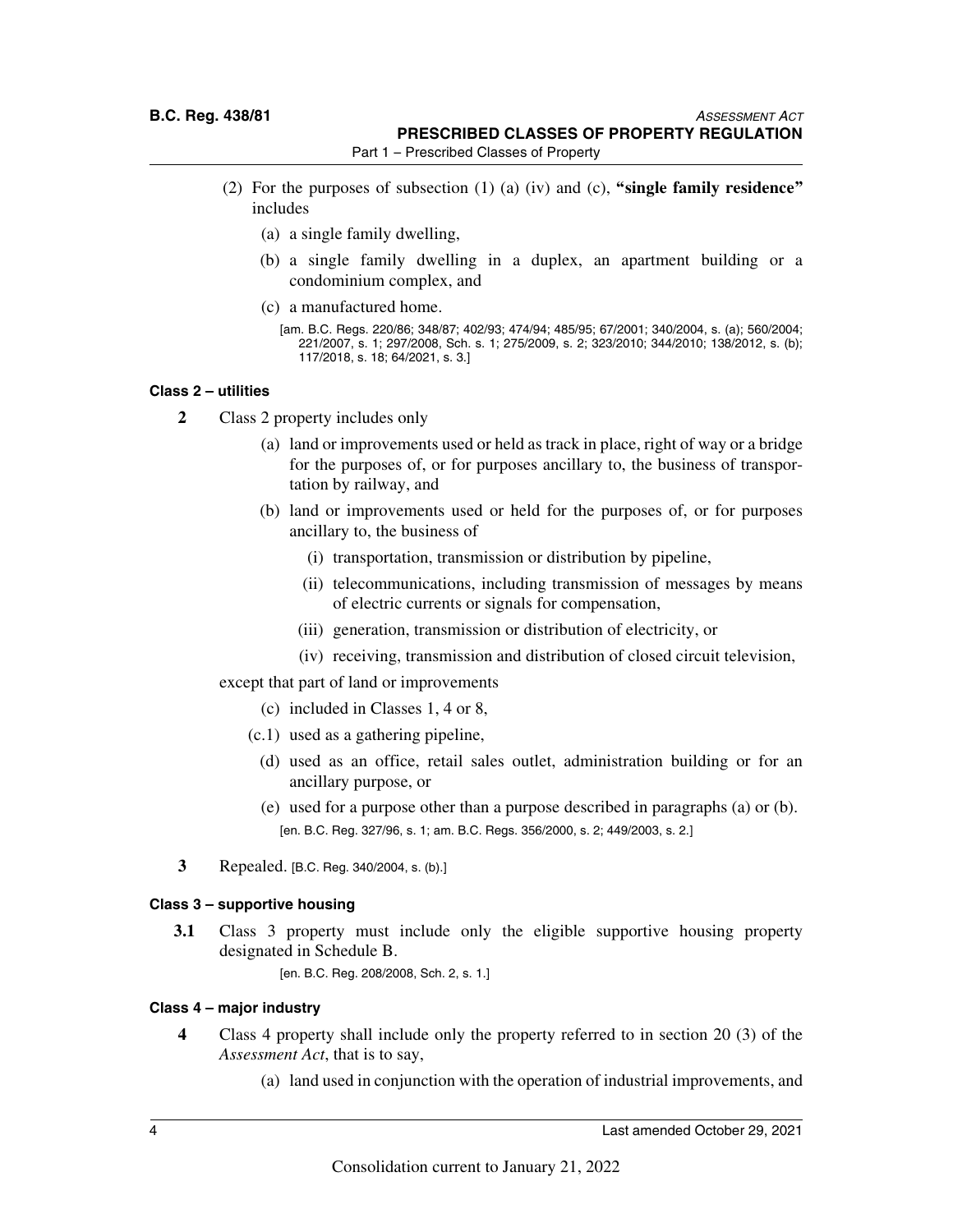Part 1 – Prescribed Classes of Property

(b) industrial improvements.

```
[en. B.C. Reg. 99/88; am. B.C. Reg. 212/2013, s. 1 (a).]
```
### **Class 5 – light industry**

- **5** Class 5 property must include only land or improvements, or both,
	- (a) used as a gathering pipeline,
	- (b) used or held for the purpose of extracting, processing, manufacturing or transporting of products, or
	- (c) used for the storage of products as ancillary to or in conjunction with the extracting, processing, manufacturing or transporting of products referred to in paragraph (b),

but does not include those lands or improvements, or both,

- (d) included in class 2 or 4,
- (e) used or held for the purposes of, or for purposes ancillary to, the business of transportation by railway,
- (f) used principally as an outlet for the sale of a finished product to a purchaser for purposes of the purchaser's own consumption or use and not for resale in either the form in which it was purchased or any other form, and
- (g) used for extracting, processing, manufacturing or storage of food, nonalcoholic beverages or water.

[en. B.C. Reg. 99/88; am. B.C. Regs. 364/88; 389/94; 327/96, s. 2; 449/2003, s. 3; 64/2021, s. 3.]

### **Class 6 – business and other**

**6** Class 6 property shall include all land and improvements not included in Classes 1 to 5 and 7 to 9.

#### **Class 7 – managed forest land**

**7** Class 7 property must include only land meeting the definition of managed forest land. [en. B.C. Reg. 340/2004, s. (c).]

#### **Class 8 – recreational property/non-profit organization**

- **8** (1) Class 8 property shall include only:
	- (a) land, but not improvements on that land, used solely as an outdoor recreational facility for the following activities or uses:
		- (i) golf;
		- (ii) skiing;
		- (iii) tennis;
		- (iv) ball games of any kind;
		- (v) lawn bowling;
		- (vi) public swimming pool;
		- (vii) motor car racing;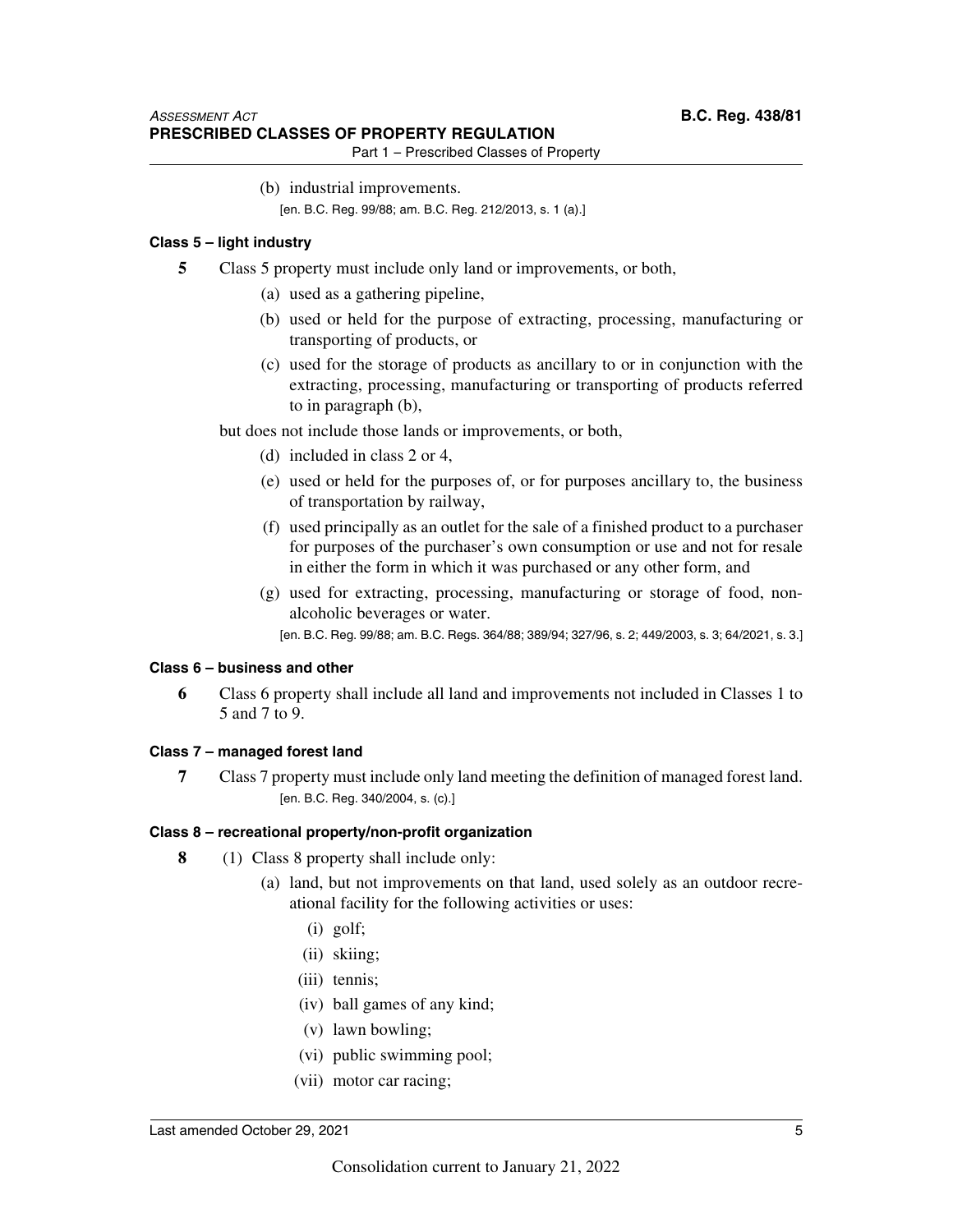Part 1 – Prescribed Classes of Property

- (viii) trap shooting;
	- (ix) archery;
	- (x) ice skating;
	- (xi) waterslides;
- (xii) museums;
- (xiii) amusement parks;
- (xiv) horse racing;
- (xv) rifle shooting;
- (xvi) pistol shooting;
- (xvii) horseback riding;
- (xviii) roller skating;
- (xix) marinas;
- (xx) parks and gardens open to the public;
- (xxi) hang gliding;
- (xxii) bicycling in addition to, or as part of, one of the activities or uses set out in subparagraphs (i) to (xxi);
- (xxiii) camping;
- (b) that part of any land and improvements used or set aside for use as a place of public worship or as a meeting hall for a non-profit fraternal organization of persons of any sex or gender, together with the facilities necessarily incidental to that use, for at least 150 days in the year ending on June 30, of the calendar year preceding the calendar year for which the assessment roll is being prepared, not counting any day in which the land and improvements so used or set aside are also used for
	- (i) any purpose by an organization that is neither a religious organization nor a non-profit fraternal organization,
	- (ii) entertainment where there is an admission charge, or
	- (iii) the sale or consumption, or both, of alcoholic beverages;
- (c) land
	- (i) that is in a rural area,
	- (ii) that is part of a parcel of land or contiguous parcels of land used for overnight commercial accommodation offered predominantly to facilitate an outdoor recreational activity,
	- (iii) that is not under improvements, and
	- (iv) that
		- (A) is used for an outdoor recreational activity,
		- (B) is used for purposes ancillary to an outdoor recreational activity,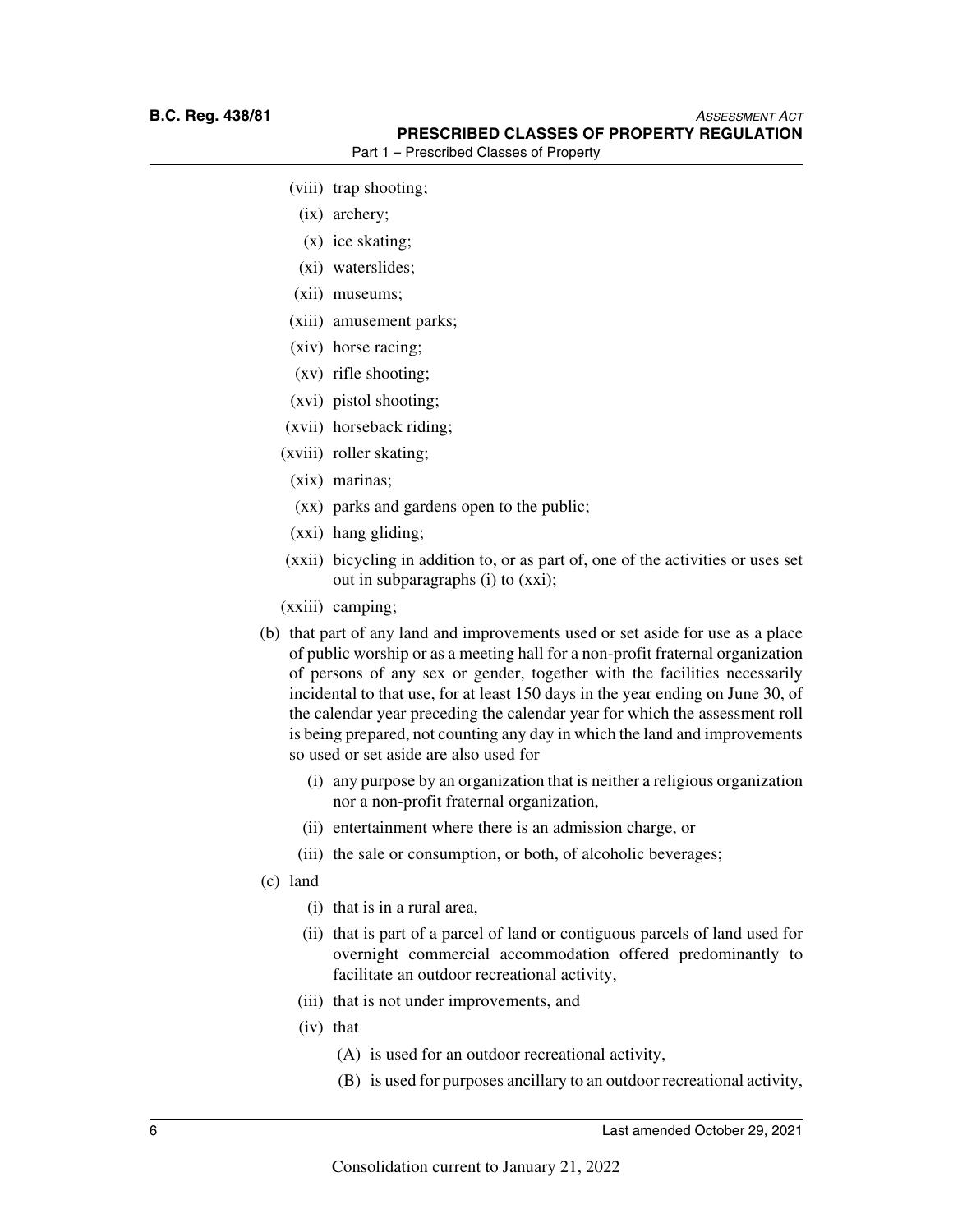Part 1 – Prescribed Classes of Property

- (C) is used for purposes ancillary to the overnight accommodation, or
- (D) has no present use and is specifically zoned or held for business, commercial or industrial purposes.
- (2) In subsection (1) (c), **"outdoor recreational activity"** means any of the following activities that are organized by or through the operator of the overnight commercial accommodation, or which are carried out with a guide:
	- (a) hunting;
	- (b) fishing;
	- (c) kayaking;
	- (d) canoeing;
	- (e) white-water rafting;
	- (f) horseback riding;
	- (g) mountain biking;
	- (h) wildlife viewing;
	- (i) hiking;
	- (j) mountain climbing;
	- (k) backcountry skiing. [en. B.C. Reg. 477/92; am. B.C. Regs. 517/2004; 348/2005; 274/2009; 64/2021, s. 8.]

#### **Class 9 – farm**

**9** Class 9 property shall include only land classified as farm land.

#### **Split classification**

**10** Where a property falls into 2 or more prescribed classes, the assessor shall determine the share of the actual value of the property attributable to each class and assess the property according to the proportion each share constitutes of the total actual value. [en. B.C. Reg. 268/91.]

#### **Information required to assess strata accommodation property**

- **11** The owner of a strata accommodation property must supply the following information to the assessment authority on or before August 31 of each year:
	- (a) for the period beginning on July 1 of the previous year and ending on June 30 of the year, the number of days the strata accommodation property was rented as overnight accommodation as part of a period of rental of less than 28 days;
	- (b) for the period beginning on July 1 of the previous year and ending on June 30 of the year, the number of days
		- (i) the owner had the right to use the strata accommodation property, and
		- (ii) the owner used the strata accommodation property.
		- [en. B.C. Reg. 221/2007, s. 2; am. B.C. Reg. 281/2007, ss. 1 and 2.]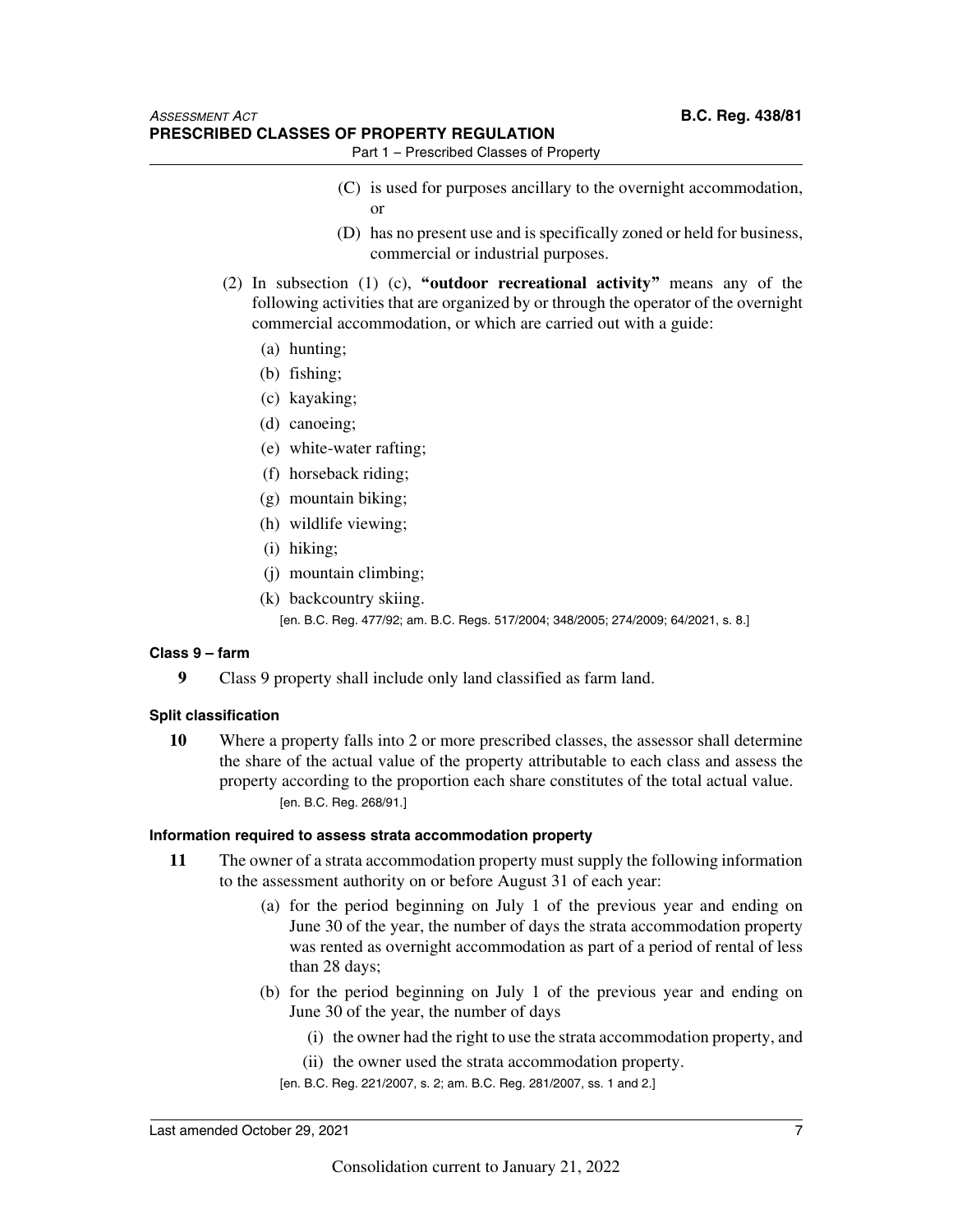Part 1 – Prescribed Classes of Property

#### **Strata accommodation property – prescribed percentage**

**12** The percentage prescribed for the purposes of the definition of "strata accommodation property" in section 19 of the *Assessment Act* is 20%. [en. B.C. Reg. 221/2007, s. 2.]

#### **Information required to assess leasehold accommodation property**

- **13** On or before August 31 of each year, the owner of a leasehold accommodation property must supply the following information to the assessment authority:
	- (a) the number of leasehold units in the leasehold accommodation property;
	- (b) the number of accommodation units in the leasehold accommodation property;
	- (c) for the period beginning on July 1 of the previous year and ending on June 30 of the year, the number of days each accommodation unit in the leasehold accommodation property was rented as overnight accommodation as part of a period of rental of less than 28 days;
	- (d) in respect of each leasehold unit in the leasehold accommodation property, the number of days, for the period beginning on July 1 of the previous year and ending on June 30 of the year,
		- (i) the lessee had the right to use the leasehold unit, and
		- (ii) the lessee used the leasehold unit;
	- (e) whether a lessee and, if the lessee is a corporation, any affiliate of the lessee lease more than 14 leasehold units in the leasehold accommodation property.

[en. B.C. Reg. 297/2008, Sch. s. 2; am. B.C. Reg. 297/2008, s. 4.]

#### **Leasehold accommodation property – prescribed matters**

- **14** (1) For the purposes of the definition of "accommodation unit" in section 19 of the *Assessment Act*, the prescribed percentage is 20%.
	- (2) For the purposes of the definition of "leasehold accommodation property" in section 19 of the *Assessment Act*, the prescribed number of leasehold units is 15.
	- (3) For the purposes of the definition of "leasehold unit" in section 19 of the *Assessment Act*, the prescribed number of years is 99.

[en. B.C. Reg. 297/2008, Sch. s. 2.]

#### **Aggregate information for strata and leasehold accommodation properties**

- **15** (1) For the purposes of section 19 (14.2) of the *Assessment Act*, the information described in section 11 (a) of this regulation is prescribed.
	- (2) For the purposes of section 19 (14.4) of the *Assessment Act*, the information described in section 13 (c) of this regulation is prescribed. [en. B.C. Reg. 137/2012.]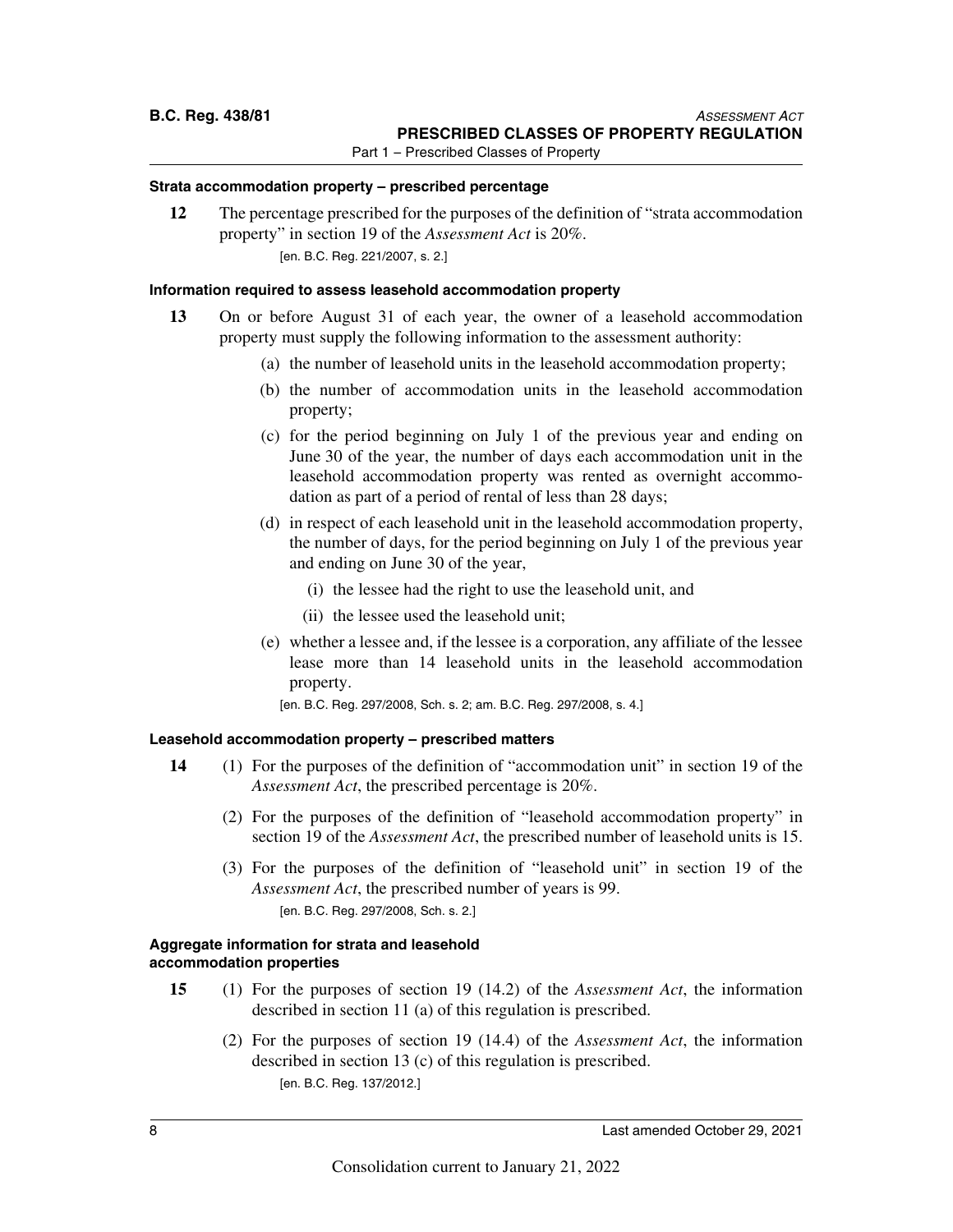Schedule B

### **PART 2**

Repealed. [B.C. Reg. 485/83.]

### **SCHEDULE A**

Repealed. [B.C. Reg. 485/83.]

### **SCHEDULE B**

[en. B.C. Reg. 269/2021.]

*(section 3.1)*

#### **Interpretation**

**1** An assessment roll number set out in column 1 of the table in section 2 is the number on the assessment roll prepared by the assessment authority for the 2022 taxation year.

#### **Designated eligible supportive housing properties**

**2** For the purposes of section 19 (14.01) of the *Assessment Act*, the eligible supportive housing properties identified by the assessment roll numbers listed in column 1 of the following table are designated for the 2022 taxation year:

| Item            | Column $\overline{1}$         |
|-----------------|-------------------------------|
|                 | <b>Assessment Roll Number</b> |
| $\overline{1}$  | 01-234-01006020               |
| $\overline{2}$  | 01-234-01008021               |
| $\overline{3}$  | 01-234-01010011               |
| $\overline{4}$  | 01-234-01020002               |
| 5               | 01-234-01020018               |
| $\overline{6}$  | 01-234-01020019               |
| 7               | 01-234-01075020               |
| 8               | 01-234-01521059               |
| 9               | 01-234-02118005               |
| 10              | 01-234-03194011               |
| $\overline{11}$ | 01-234-03209011               |
| $\overline{12}$ | 01-234-07492030               |
| 13              | 01-234-07492107               |
| 14              | 01-234-08582002               |
| $\overline{15}$ | 01-234-09663002               |
| 16              | 01-234-09690016               |
| $\overline{17}$ | 01-234-10711036               |
| 18              | 01-234-10738014               |
| 19              | $\overline{01}$ -234-10746022 |
| 20              | $\overline{01}$ -234-10746029 |

Last amended October 29, 2021 9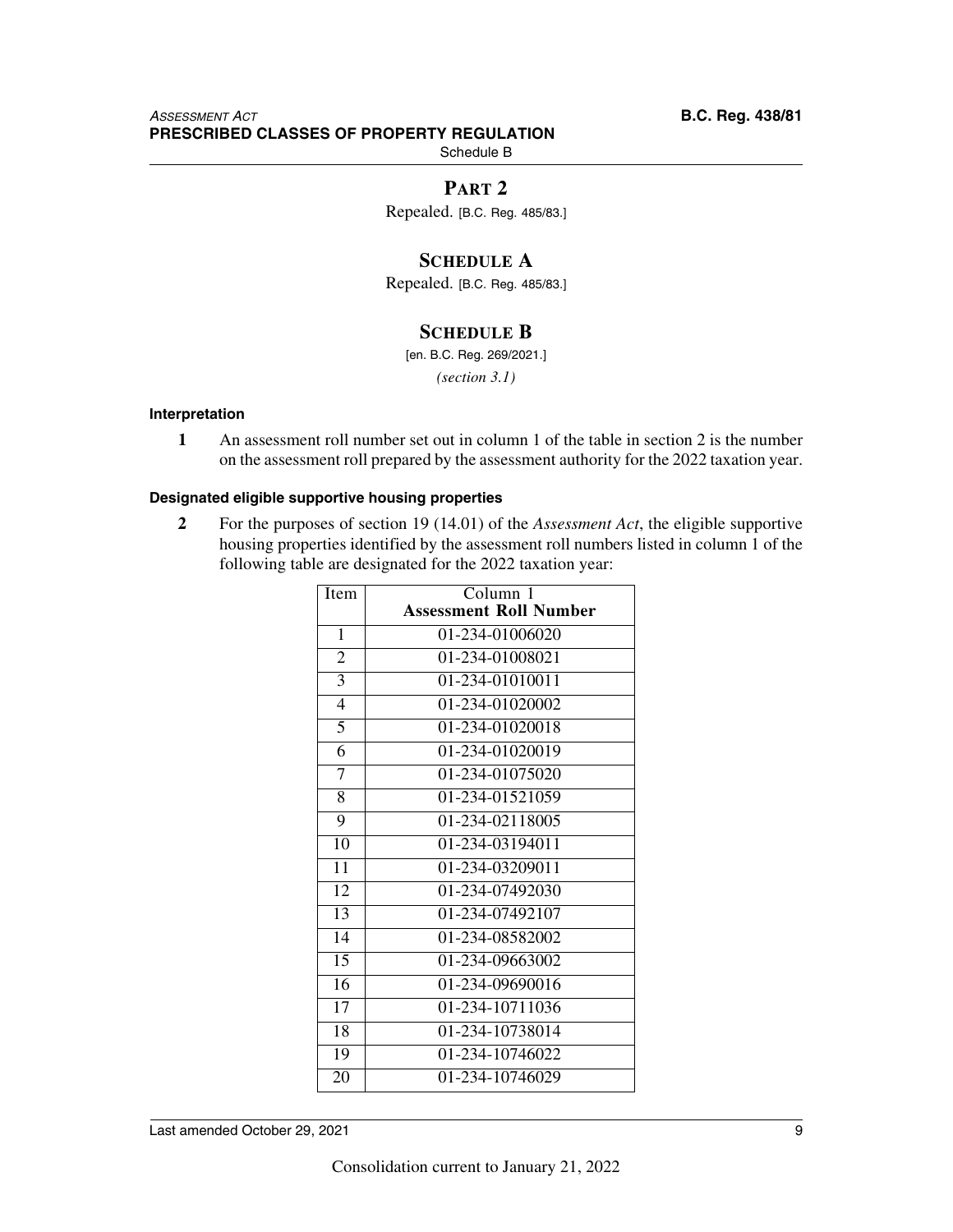| Item            | Column <sub>1</sub>           |
|-----------------|-------------------------------|
|                 | <b>Assessment Roll Number</b> |
| $\overline{21}$ | 01-308-533114003              |
| 22              | 01-308-620639001              |
| 23              | 01-308-652031010              |
| $\overline{24}$ | 01-308-653147000              |
| $\overline{25}$ | 01-308-659589001              |
| $\overline{26}$ | 01-308-680325000              |
| $\overline{27}$ | 01-308-680368000              |
| 28              | 01-308-704242010              |
| $\overline{29}$ | 01-309-490623031              |
| $\overline{30}$ | 01-309-490623032              |
| $\overline{31}$ | 01-309-490623033              |
| $\overline{32}$ | 01-309-490623034              |
| $\overline{33}$ | 01-309-490623035              |
| 34              | 01-309-490623036              |
| $\overline{35}$ | 01-309-490623037              |
| $\overline{36}$ | 01-309-490623038              |
| $\overline{37}$ | 01-309-490623039              |
| 38              | 01-309-490623040              |
| $\overline{39}$ | 01-309-490623041              |
| $\overline{40}$ | 01-309-490623042              |
| 41              | 01-309-490623043              |
| 42              | 01-309-490623044              |
| $\overline{43}$ | 01-309-490623045              |
| 44              | 01-309-490623046              |
| $\overline{45}$ | 01-309-490623047              |
| 46              | 01-309-490623048              |
| 47              | 01-309-490623049              |
| 48              | 01-309-490623050              |
| 49              | 01-309-490623051              |
| $\overline{50}$ | 01-309-490623052              |
| $\overline{51}$ | 01-309-490623053              |
| $\overline{52}$ | 01-309-490623054              |
| 53              | 01-309-490623055              |
| 54              | 01-309-490623056              |
| $\overline{55}$ | 01-309-490623057              |
| 56              | 01-309-490623058              |
| $\overline{57}$ | 01-309-490623059              |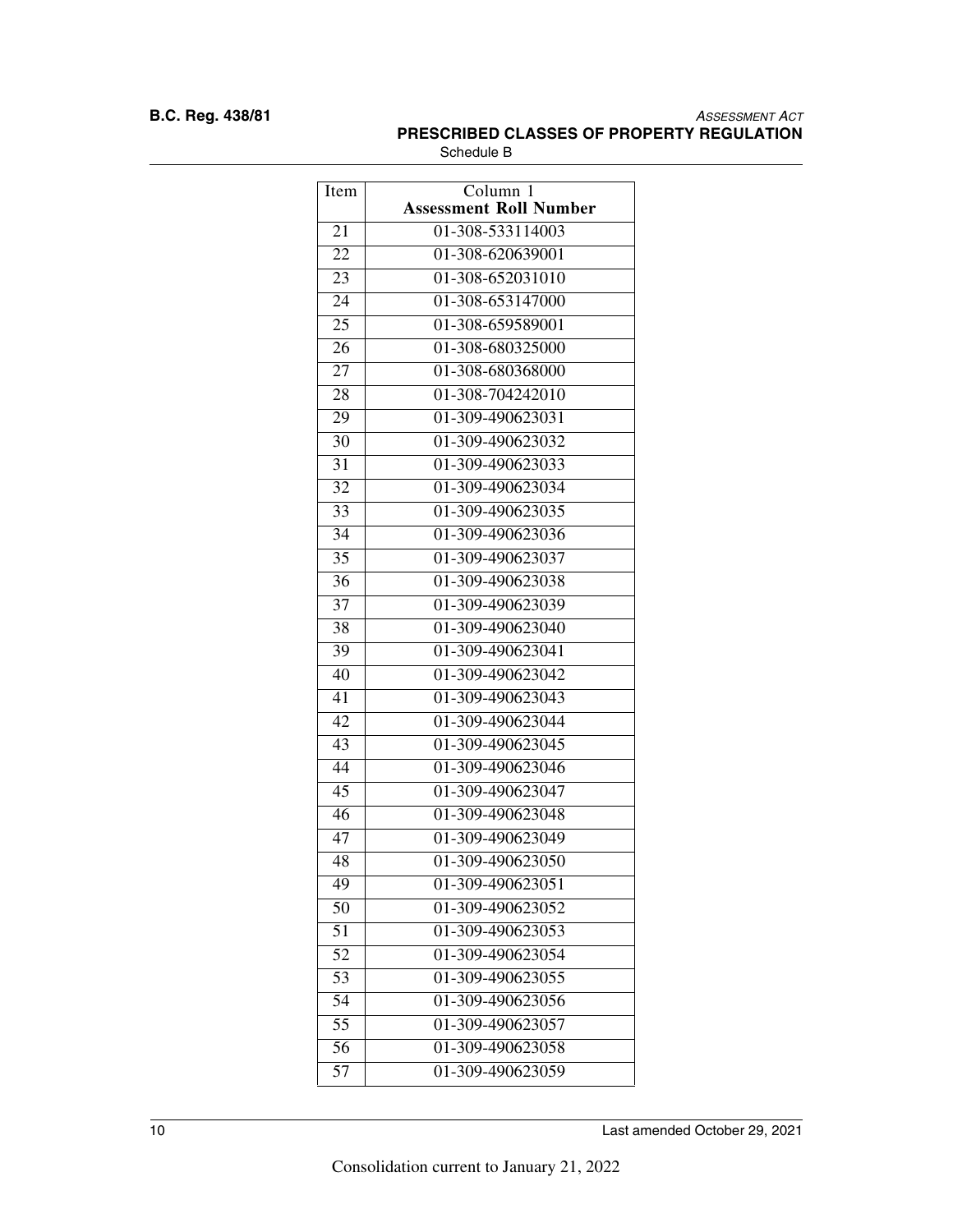| Item            | Column <sub>1</sub>           |
|-----------------|-------------------------------|
|                 | <b>Assessment Roll Number</b> |
| 58              | 01-309-490623060              |
| 59              | 01-309-490623061              |
| 60              | 01-309-490623062              |
| 61              | 01-309-490623063              |
| $\overline{62}$ | 01-309-490623064              |
| $\overline{63}$ | 01-309-490623065              |
| $\overline{64}$ | 01-309-490623066              |
| 65              | 01-309-490623067              |
| 66              | 01-309-490623068              |
| 67              | 01-309-490623069              |
| 68              | 01-309-490623070              |
| 69              | 01-309-490623071              |
| 70              | 01-309-490623072              |
| 71              | 01-309-490623073              |
| $\overline{72}$ | 01-309-490623074              |
| 73              | 01-309-490623075              |
| 74              | 01-327-03632100               |
| $\overline{75}$ | 01-349-09631025               |
| 76              | 01-401-07004010               |
| 77              | 04-207-08050010               |
| 78              | 04-223-00137000000            |
| 79              | 04-250-05437060               |
| 80              | 04-250-05770023               |
| 81              | 04-250-05894008               |
| 82              | 04-250-08283914               |
| 83              | 04-250-16506000               |
| 84              | 04-250-17364001               |
| 85              | 04-250-80740000               |
| 86              | 04-250-81641000               |
| 87              | 04-250-82389005               |
| 88              | 04-250-85908010               |
| 89              | 04-250-86080100               |
| 90              | 04-250-89539100               |
| 91              | 04-315-00696050               |
| 92              | 04-315-06842000               |
| 93              | 04-559-00048001               |
| 94              | 06-204-00750109               |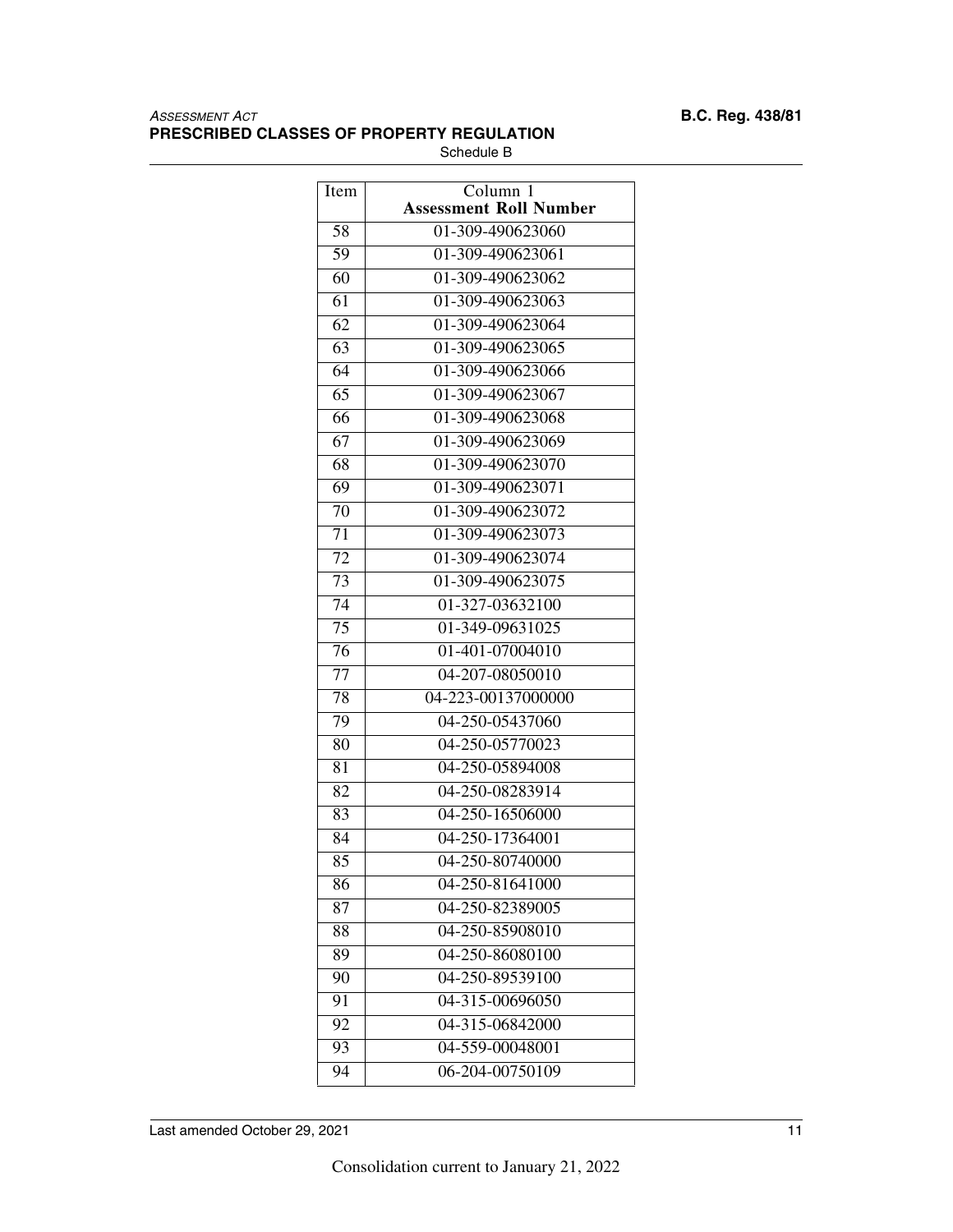| Item             | Column 1<br><b>Assessment Roll Number</b> |
|------------------|-------------------------------------------|
| 95               | 06-204-00848002                           |
| $\overline{96}$  | 06-204-00848004                           |
| $\overline{97}$  | 06-330-0400106                            |
| 98               | 06-336-00600784                           |
| 99               | 06-336-01441000                           |
| 100              | 06-336-02295500                           |
| $\overline{101}$ | 06-336-02735100                           |
| 102              | 06-336-03166000                           |
| 103              | 06-336-03574005                           |
| 104              | 06-336-04000135                           |
| 105              | 08-221-128028000                          |
| 106              | 08-338-5000001321005                      |
| 107              | 08-524-00497005                           |
| 108              | 08-570-00148005                           |
| $\overline{109}$ | 08-570-00179220                           |
| $\overline{110}$ | 08-570-00179265                           |
| 111              | 08-746-01456125                           |
| $\overline{112}$ | 09-200-002636077860000                    |
| $\overline{113}$ | 09-200-002642041070000                    |
| $\overline{114}$ | 09-200-002648078940000                    |
| $\overline{115}$ | 09-200-002654070300000                    |
| 116              | 09-200-002654097340000                    |
| $\overline{117}$ | 09-200-003040690060000                    |
| 118              | 09-200-007640163250000                    |
| 119              | 09-200-007646122930000                    |
| 120              | 09-200-007646159450000                    |
| $\overline{121}$ | 09-200-009730159940000                    |
| 122              | 09-200-011810156060000                    |
| 123              | 09-200-013190580066602                    |
| $\overline{124}$ | 09-200-013190598020000                    |
| 125              | 09-200-013190603520000                    |
| $\overline{126}$ | 09-200-013217590920000                    |
| $\overline{127}$ | 09-200-013230650950000                    |
| 128              | 09-200-013579192280000                    |
| 129              | 09-200-013579192480000                    |
| 130              | 09-200-013579194070000                    |
| $\overline{131}$ | 09-200-013579196020000                    |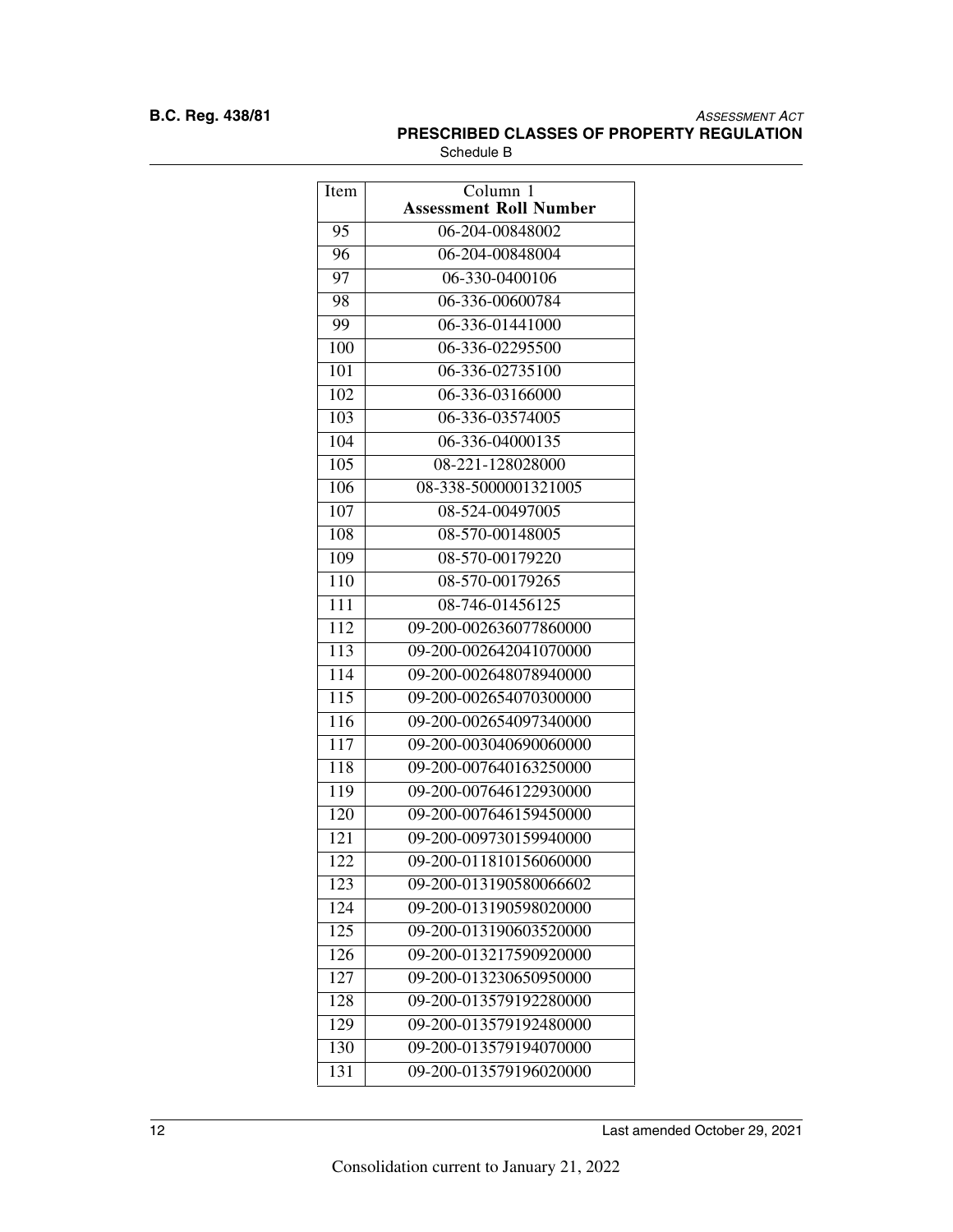| Item             | $\overline{\text{Column}}$ 1<br><b>Assessment Roll Number</b> |
|------------------|---------------------------------------------------------------|
| 132              | 09-200-013579196220000                                        |
| 133              | 09-200-013579196960000                                        |
| 134              | 09-200-013580192350000                                        |
| 135              | 09-200-013580192740000                                        |
| 136              | 09-200-013580192770000                                        |
| 137              | 09-200-013580192960000                                        |
| 138              | 09-200-013580194030000                                        |
| 139              | 09-200-013580196010000                                        |
| $\overline{140}$ | 09-200-013580196190000                                        |
| 141              | 09-200-013580196250000                                        |
| $\overline{142}$ | 09-200-013580196330000                                        |
| 143              | 09-200-013580196920000                                        |
| 144              | 09-200-013580198060000                                        |
| 145              | 09-200-013580198620000                                        |
| 146              | 09-200-013580205070000                                        |
| 147              | 09-200-013588222310000                                        |
| 148              | 09-200-013589192700000                                        |
| 149              | 09-200-013589196120000                                        |
| $\overline{150}$ | 09-200-013589198060000                                        |
| 151              | 09-200-013590192460000                                        |
| $\overline{152}$ | 09-200-013590194560000                                        |
| $\overline{153}$ | 09-200-013590194950000                                        |
| 154              | 09-200-013590196010000                                        |
| 155              | 09-200-013590196340000                                        |
| $\overline{156}$ | 09-200-013590196390000                                        |
| 157              | 09-200-013590196910000                                        |
| 158              | 09-200-013590196940000                                        |
| 159              | 09-200-013590198050000                                        |
| 160              | 09-200-013590198930000                                        |
| 161              | 09-200-013590212060000                                        |
| 162              | 09-200-013594226060000                                        |
| 163              | 09-200-013630228090000                                        |
| 164              | 09-200-013638175550000                                        |
| 165              | 09-200-013638186960000                                        |
| 166              | 09-200-013640173910000                                        |
| 167              | 09-200-013644171070000                                        |
| 168              | 09-200-013645212680000                                        |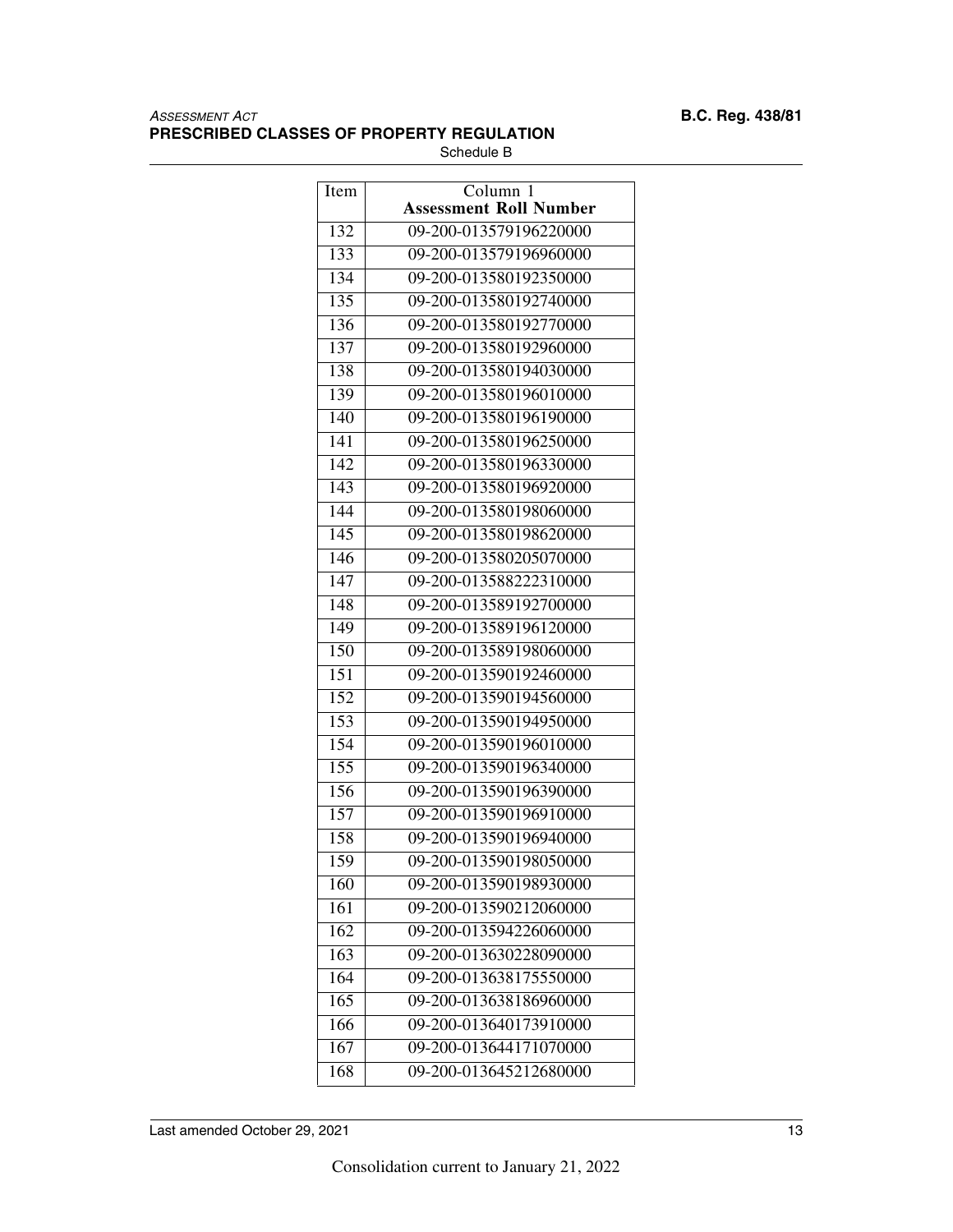| Item             | Column 1<br><b>Assessment Roll Number</b> |
|------------------|-------------------------------------------|
| 169              | 09-200-013646225080000                    |
| 170              | 09-200-013650206970000                    |
| 171              | 09-200-013689194450000                    |
| 172              | 09-200-013689199830000                    |
| $\overline{173}$ | 09-200-014253630050000                    |
| 174              | 09-200-014253665400000                    |
| $\overline{175}$ | 09-200-014255577960000                    |
| 176              | 09-200-014259580940000                    |
| $\overline{177}$ | 09-200-014586259740000                    |
| 178              | 09-200-014594235690000                    |
| 179              | 09-200-014594250060000                    |
| 180              | 09-200-014598233060000                    |
| $\overline{181}$ | 09-200-014633230930000                    |
| 182              | 09-200-014633236480000                    |
| 183              | 09-200-014648234580000                    |
| 184              | 09-200-014684230890000                    |
| $\overline{185}$ | 09-200-014696269050000                    |
| 186              | 09-200-015701235060000                    |
| 187              | 09-200-015770230957001                    |
| 188              | 09-200-016210744740000                    |
| 189              | 09-200-016721199880000                    |
| 190              | 09-200-019721237960000                    |
| 191              | 09-200-022270670080000                    |
| $\overline{192}$ | 09-200-022277708280000                    |
| 193              | 09-200-022700277980000                    |
| 194              | 09-200-022710277030000                    |
| 195              | 09-200-023770314050000                    |
| 196              | 09-200-024270790860000                    |
| 197              | 09-200-026138592480000                    |
| 198              | 09-200-026172592030000                    |
| 199              | 09-200-026190580670000                    |
| $\overline{200}$ | 09-200-026190580770000                    |
| 201              | 09-200-026580157880000                    |
| $\overline{202}$ | 09-200-026580172040000                    |
| 203              | 09-200-026580186360000                    |
| $\overline{204}$ | 09-200-026589172960000                    |
| 205              | 09-200-026589178660000                    |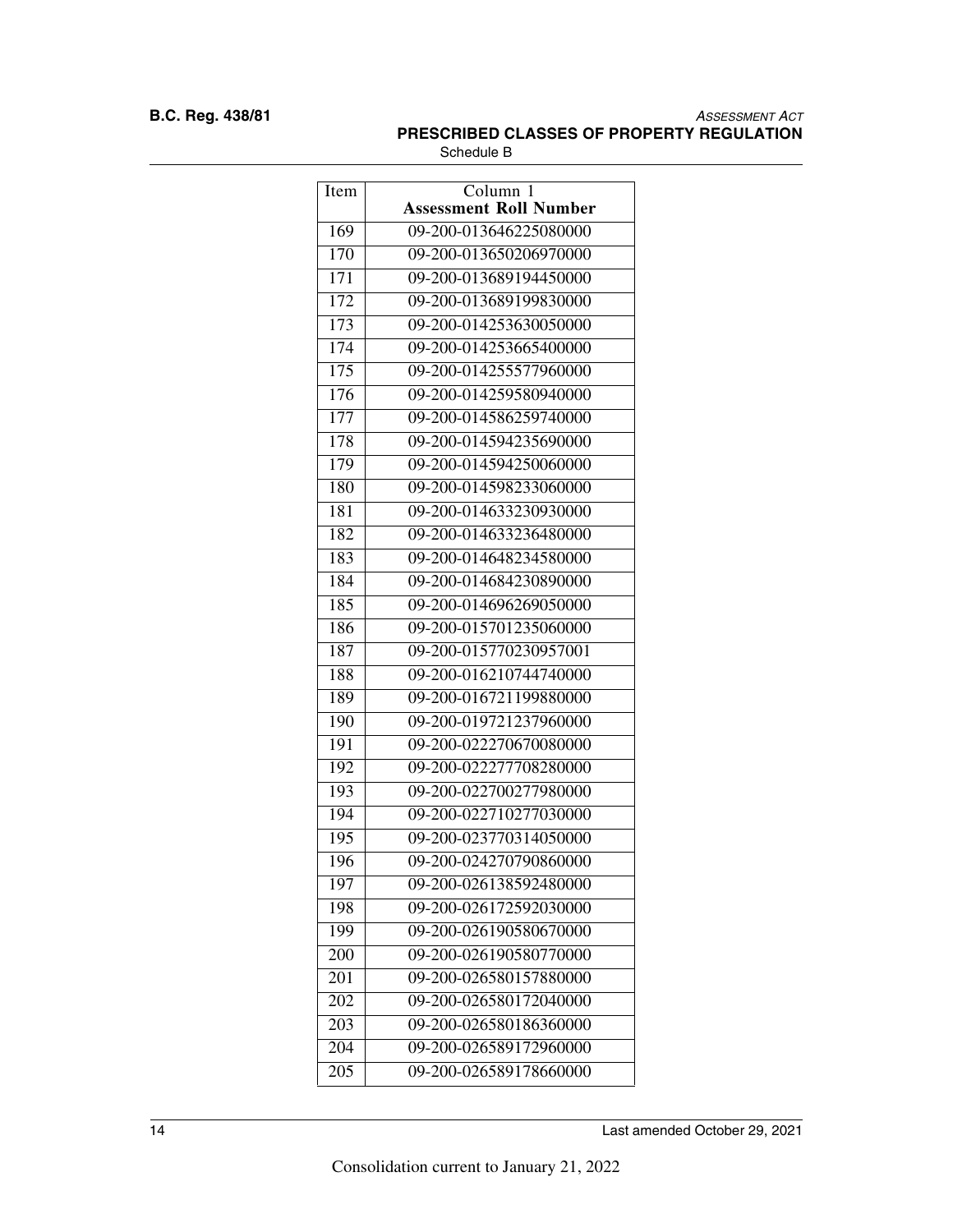| Item | Column 1                      |
|------|-------------------------------|
|      | <b>Assessment Roll Number</b> |
| 206  | 09-200-026589186020000        |
| 207  | 09-200-026590157420000        |
| 208  | 09-200-026590157630000        |
| 209  | 09-200-026590172700000        |
| 210  | 09-200-026590172750000        |
| 211  | 09-200-026590172780000        |
| 212  | 09-200-026590178060000        |
| 213  | 09-200-026590178220000        |
| 214  | 09-200-026590178500000        |
| 215  | 09-200-026590178620000        |
| 216  | 09-200-026590178630000        |
| 217  | 09-200-026590186050000        |
| 218  | 09-200-026590186780000        |
| 219  | 09-200-026590186830000        |
| 220  | 09-200-026590190600000        |
| 221  | 09-200-026590190650000        |
| 222  | 09-200-026590190880000        |
| 223  | 09-200-026590190997703        |
| 224  | 09-200-026592138370000        |
| 225  | 09-200-026592138470000        |
| 226  | 09-200-026592148450000        |
| 227  | 09-200-026592172250000        |
| 228  | 09-200-026592172570000        |
| 229  | 09-200-026598190530000        |
| 230  | 09-200-026600157050000        |
| 231  | 09-200-027118609060000        |
| 232  | 09-200-027605113150000        |
| 233  | 09-200-027606118950000        |
| 234  | 09-200-027607118980000        |
| 235  | 09-200-027607119550000        |
| 236  | 09-200-027609118730000        |
| 237  | 09-200-029120608220000        |
| 238  | 09-200-029126612550000        |
| 239  | 09-200-029130608630000        |
| 240  | 09-200-029130612710000        |
| 241  | 09-200-029134612190000        |
| 242  | 09-200-029134614060000        |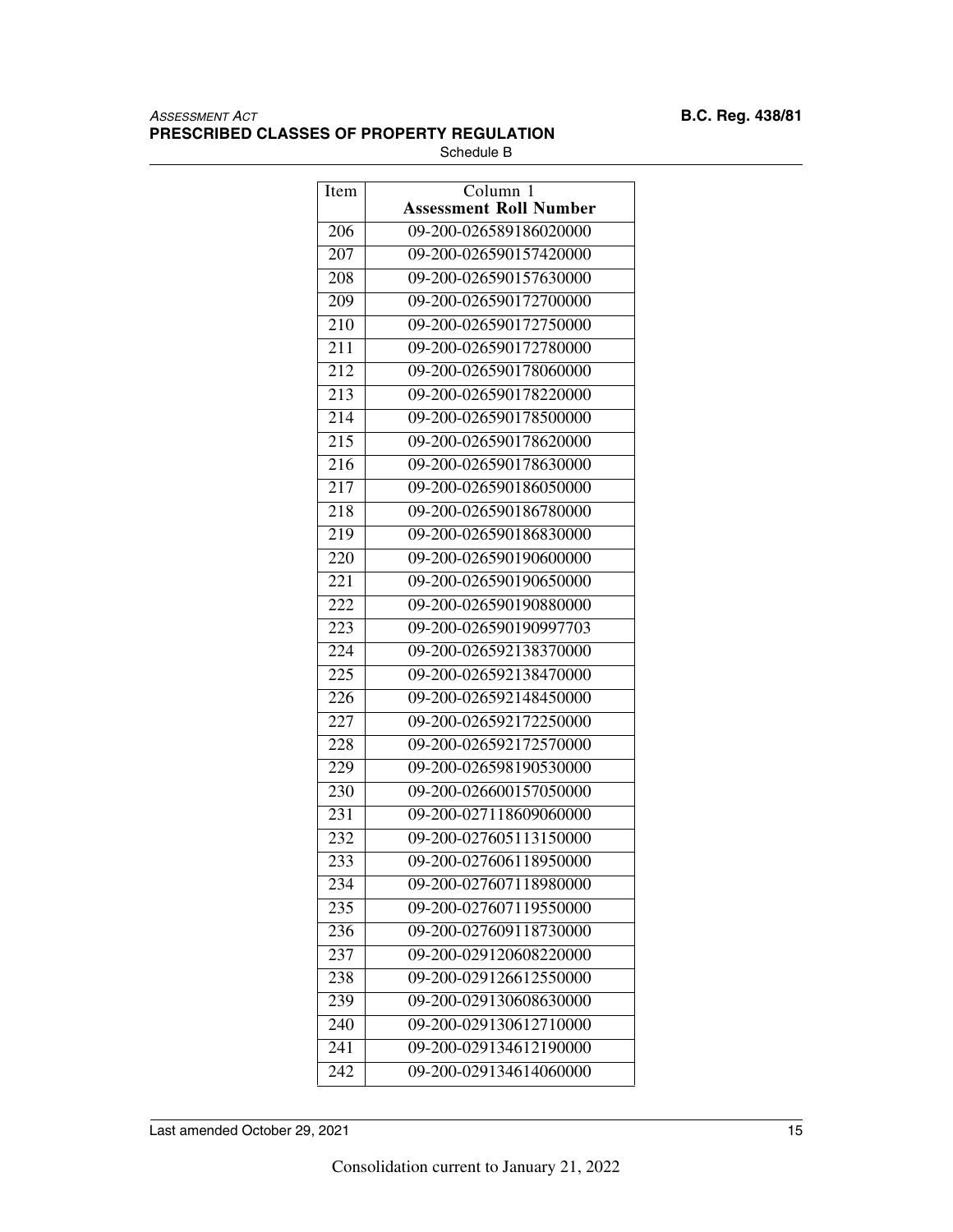| Item             | $\overline{\text{Column}}$ 1  |
|------------------|-------------------------------|
|                  | <b>Assessment Roll Number</b> |
| 243              | 09-200-029134614260000        |
| 244              | 09-200-029138606950000        |
| 245              | 09-200-029138614350000        |
| 246              | 10-220-00355001               |
| 247              | 10-220-00385000               |
| 248              | 10-220-00644000               |
| 249              | 10-220-01084000               |
| 250              | 10-220-02677000               |
| 251              | 10-220-06426000               |
| 252              | 10-220-09044000               |
| 253              | 10-220-09921000               |
| 254              | 10-220-12900000               |
| 255              | 10-220-13314023               |
| 256              | 10-224-101321000              |
| $\overline{257}$ | 10-224-266510001              |
| 258              | 10-224-267001000              |
| $\overline{259}$ | 10-224-267001003              |
| 260              | 10-224-544025000              |
| 261              | 10-224-603050000              |
| 262              | 10-224-606546000              |
| 263              | 10-224-608010009              |
| 264              | 10-225-02031201               |
| 265              | 10-225-02031217               |
| 266              | 10-225-02031222               |
| 267              | 10-225-02031234               |
| 268              | 10-225-02031252               |
| 269              | 10-225-02031303               |
| 270              | 10-301-078039120000           |
| 271              | 10-301-156039865000           |
| 272              | 10-301-197058250000           |
| 273              | 10-301-320474920000           |
| 274              | 10-301-342054820000           |
| 275              | 10-301-531545030000           |
| 276              | 10-301-553555380000           |
| 277              | 10-301-610737550000           |
| 278              | 10-301-669510100000           |
| 279              | 10-305-04515003               |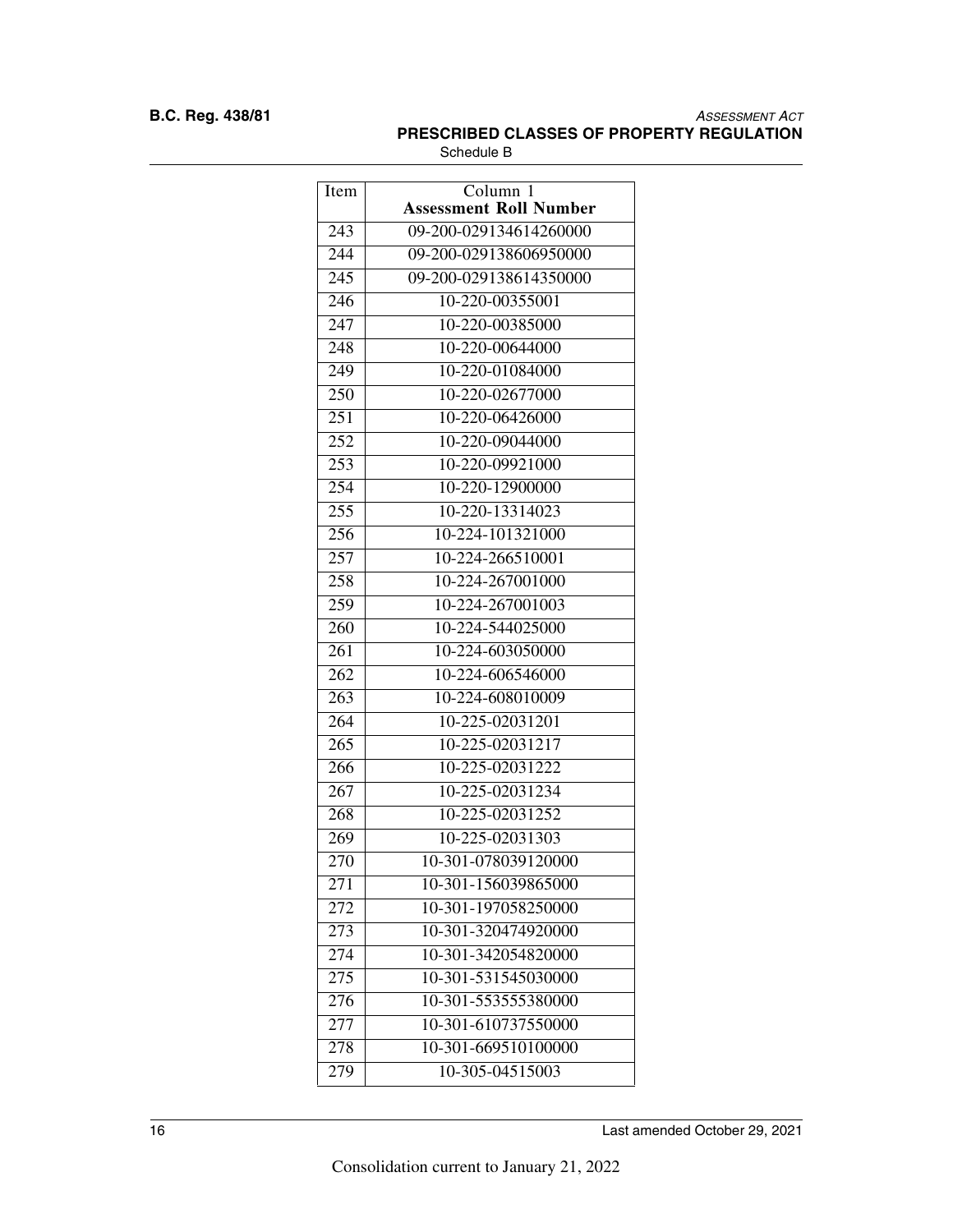| Item             | Column 1                      |
|------------------|-------------------------------|
|                  | <b>Assessment Roll Number</b> |
| 280              | 10-305-11954000               |
| 281              | 10-305-20401000               |
| $28\overline{2}$ | 10-305-31089100               |
| 283              | 11-306-D162012000             |
| 284              | 11-306-D163232020             |
| 285              | 11-320-R051566001             |
| 286              | 11-320-R056610001             |
| 287              | 11-320-R057600004             |
| 288              | 11-320-R057601101             |
| 289              | 11-320-R059805001             |
| 290              | 11-320-R059805002             |
| 291              | 11-320-R059805003             |
| 292              | 11-320-R059805004             |
| 293              | 11-320-R059805005             |
| 294              | 11-320-R059805006             |
| 295              | 11-320-R059805007             |
| 296              | 11-320-R059805008             |
| 297              | 14-326-2237060022             |
| 298              | 14-326-2260000587             |
| 299              | 14-326-2260988453             |
| 300              | 14-326-2260988465             |
| 301              | 14-326-2260988477             |
| 302              | 14-326-2260988489             |
| 303              | 14-326-2260988490             |
| 304              | 14-326-2260988507             |
| $\overline{305}$ | 14-326-2260988519             |
| 306              | 14-326-2260988520             |
| 307              | 14-326-2260988532             |
| 308              | 14-326-2260988544             |
| 309              | 14-326-2260988556             |
| 310              | 14-326-2260988568             |
| $\overline{311}$ | 14-326-2260988581             |
| 312              | 14-326-2260988593             |
| $\overline{313}$ | 14-326-2260988611             |
| 314              | 14-326-2260988623             |
| 315              | 14-326-2260988635             |
| 316              | 14-326-2260988647             |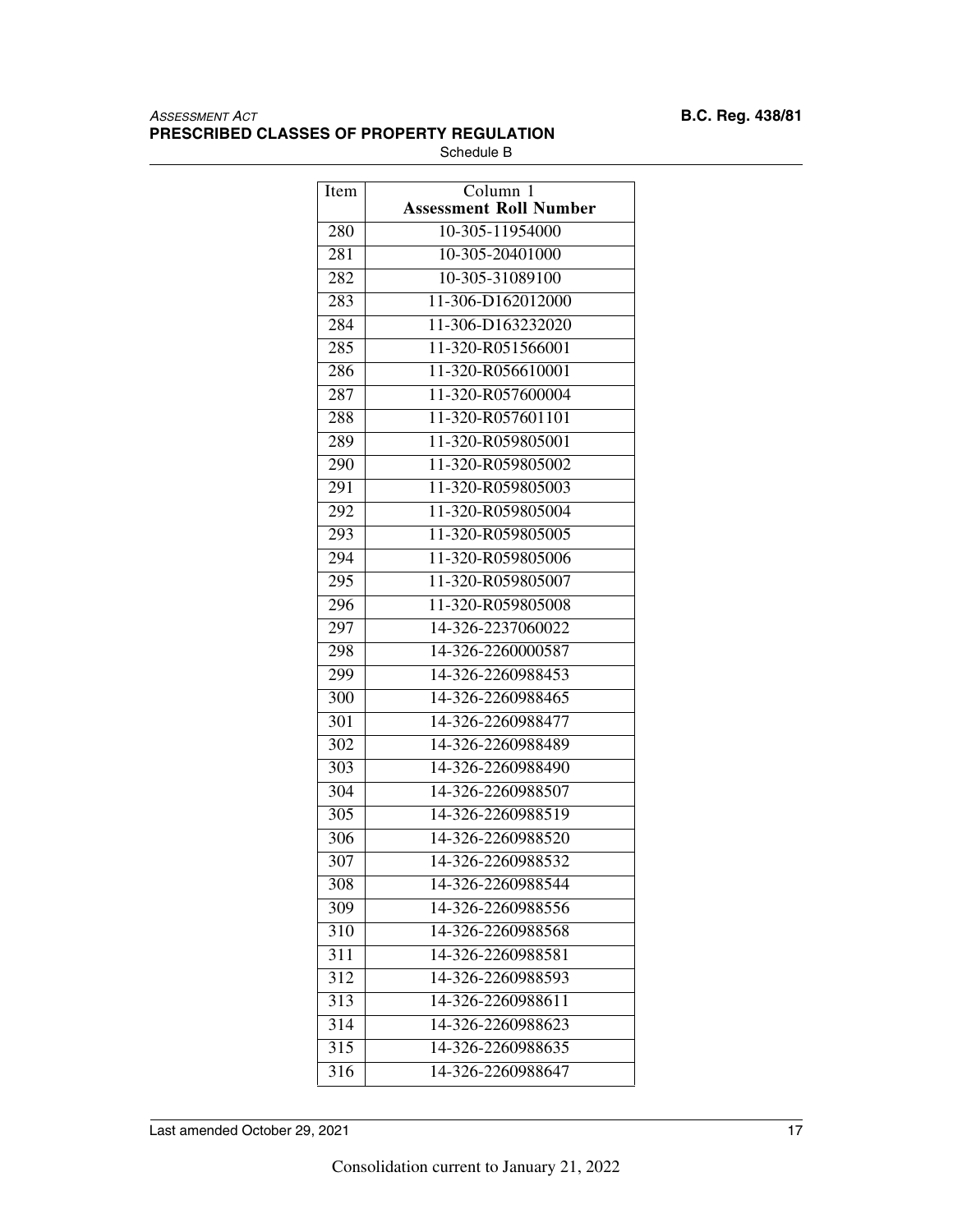| Item             | $\overline{\mathrm{C}}$ olumn 1 |
|------------------|---------------------------------|
|                  | <b>Assessment Roll Number</b>   |
| 317              | 14-326-2260988659               |
| 318              | 14-326-2260988660               |
| 319              | 14-326-2260988672               |
| 320              | 14-326-2260988684               |
| 321              | 14-326-2260988696               |
| 322              | 14-326-2260988702               |
| 323              | 14-326-2260988714               |
| 324              | 14-326-2260988726               |
| 325              | 14-326-2260988738               |
| 326              | 14-326-2260988751               |
| 327              | 14-326-2260988763               |
| 328              | 14-326-2260988775               |
| 329              | 14-326-2260988787               |
| 330              | 14-326-2260988799               |
| 331              | 14-326-2260988805               |
| 332              | 14-326-2260988817               |
| 333              | 14-326-2260988829               |
| 334              | 14-326-2260988830               |
| 335              | 14-326-2260988842               |
| 336              | 14-326-2260988854               |
| 337              | 14-326-2260988866               |
| 338              | 14-326-2260988878               |
| 339              | 14-326-2260988891               |
| 340              | 14-326-2260988908               |
| 341              | 14-326-2260988921               |
| 342              | 14-326-2260988933               |
| 343              | 14-326-2270799021               |
| 344              | 14-326-2360000019               |
| 345              | 14-326-3360900182               |
| 346              | 14-326-5121110078               |
| 347              | 14-326-5122000062               |
| 348              | 14-326-6163010097               |
| 349              | 14-326-6163900182               |
| $\overline{350}$ | 14-326-6171040186               |
| 351              | 14-326-6204070022               |
| $\overline{352}$ | 14-326-6281020145               |
| 353              | 14-326-6321380064               |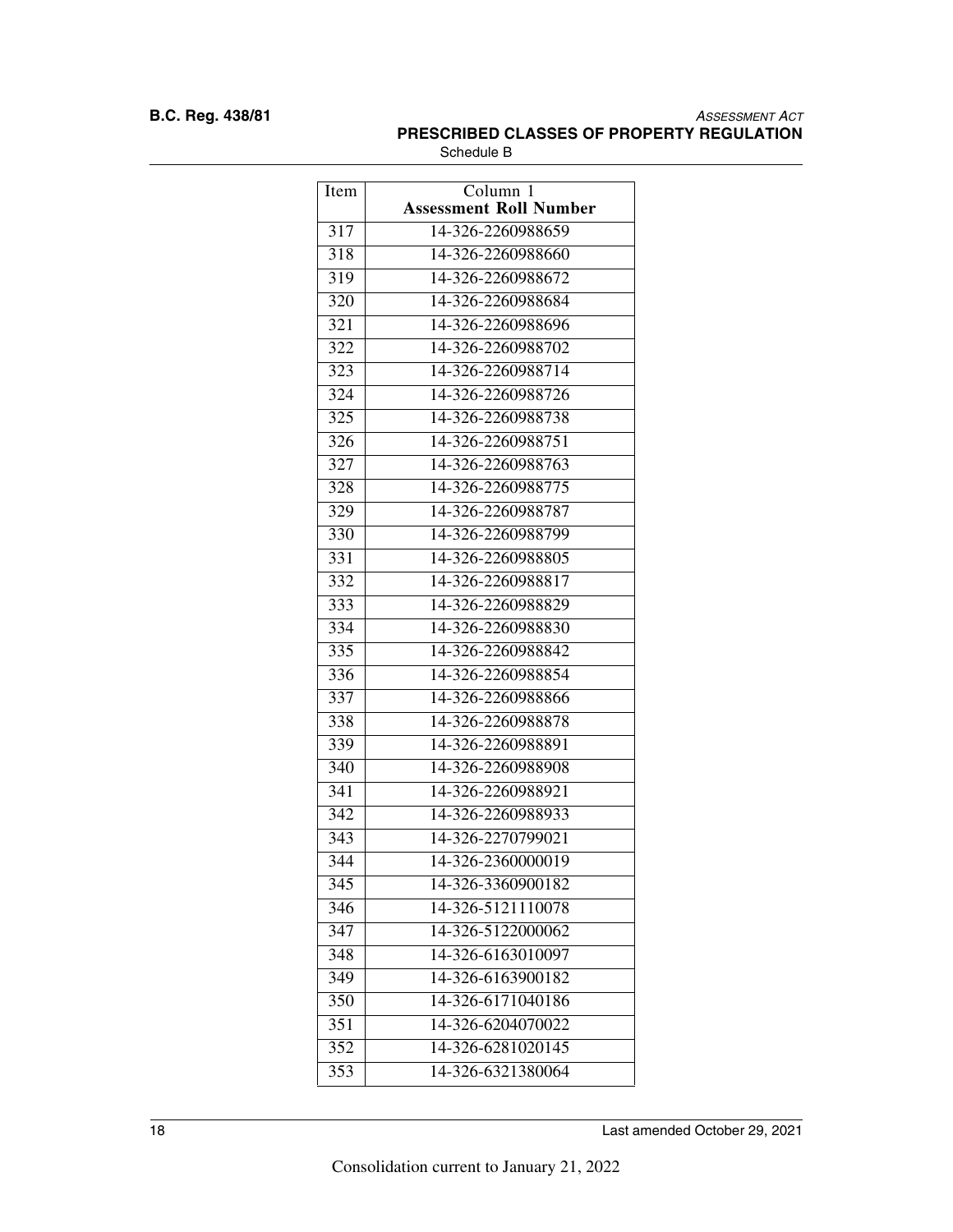| Item             | $\overline{\text{Column}}$ 1  |
|------------------|-------------------------------|
|                  | <b>Assessment Roll Number</b> |
| 354              | 14-326-6321900047             |
| 355              | 14-326-6333040022             |
| 356              | 14-326-6333050064             |
| 357              | 14-326-6333170021             |
| 358              | 14-326-215093002X             |
| 359              | 14-326-226098857X             |
| 360              | 14-326-226098860X             |
| 361              | 14-326-226098874X             |
| 362              | 14-326-226098888X             |
| 363              | 14-326-226098891X             |
| 364              | 15-216-001430000              |
| 365              | 15-216-021080000              |
| 366              | 15-216-122660000              |
| 367              | 15-303-020045944              |
| 368              | 15-303-086245921              |
| 369              | 15-303-088445890              |
| 370              | 15-303-093346130              |
| 371              | 15-303-456808937              |
| 372              | 15-311-0115911111             |
| 373              | 15-312-1072700010             |
| $\overline{374}$ | 15-312-2095010011             |
| 375              | 15-312-2095100001             |
| 376              | 15-312-3191300004             |
| 377              | 15-312-3191500005             |
| 378              | 15-312-4245401000             |
| 379              | 15-312-5261600005             |
| 380              | 15-312-5266628008             |
| 381              | 15-312-210452300X             |
| 382              | 15-312-319140000X             |
| 383              | 15-312-634920301X             |
| 384              | 15-313-5164014010             |
| 385              | 15-313-5168059020             |
| 386              | 15-313-6143027006             |
| 387              | 15-313-6223020120             |
| 388              | 15-313-9500004600             |
| 389              | 15-313-9500004610             |
| 390              | 15-314-920150000              |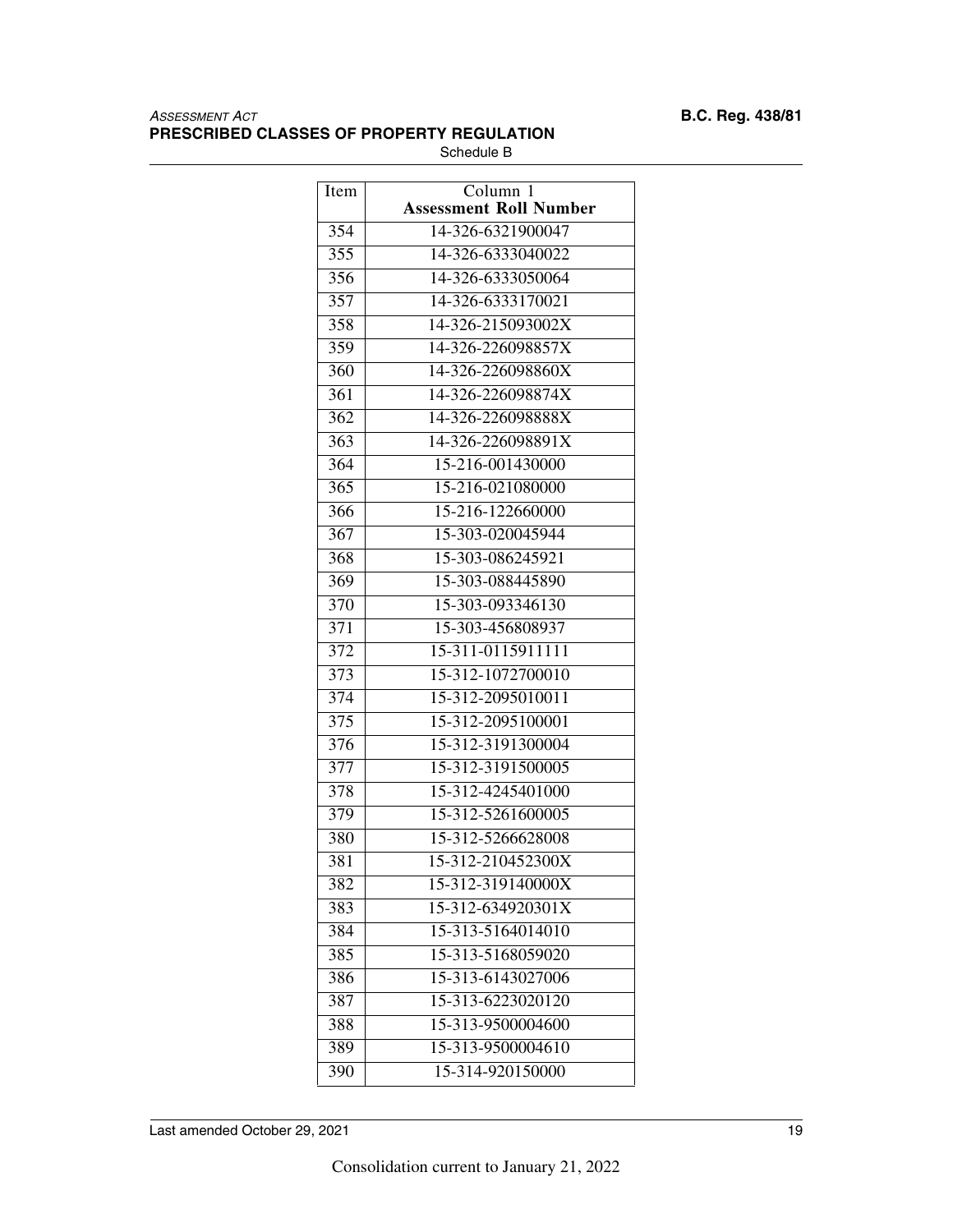| Item             | Column <sub>1</sub><br><b>Assessment Roll Number</b> |
|------------------|------------------------------------------------------|
| 391              | 15-432-650020500                                     |
| $\overline{392}$ | 17-210-00791005                                      |
|                  | 17-222-00063100                                      |
| 393              |                                                      |
| 394              | 17-222-00634000                                      |
| 395              | 17-222-02142001                                      |
| 396              | 17-222-02209020                                      |
| 397              | 17-222-02229010                                      |
| 398              | 17-222-05121100                                      |
| 399              | 17-222-05415001                                      |
| 400              | 17-222-05415002                                      |
| $\overline{401}$ | 17-222-05688050                                      |
| 402              | 17-222-06244010                                      |
| $\overline{403}$ | 17-222-07475010                                      |
| 404              | 19-214-009345                                        |
| $\overline{405}$ | 19-214-034941                                        |
| 406              | 19-214-040331                                        |
| 407              | 19-214-043100                                        |
| 408              | 19-214-052770                                        |
| 409              | 19-214-075113                                        |
| 410              | 19-214-078779                                        |
| 411              | 19-214-080874                                        |
| 412              | 19-214-082778                                        |
| 413              | 19-217-05476408                                      |
| 414              | 19-217-05800001                                      |
| 415              | 19-217-06200301                                      |
| $\overline{416}$ | 19-217-06200305                                      |
| $\overline{417}$ | 19-217-06200306                                      |
| 418              | 19-217-06200307                                      |
| 419              | 19-217-06200308                                      |
| $\overline{420}$ | 19-217-06200309                                      |
| 421              | 19-217-06200310                                      |
| 422              | 19-217-06200311                                      |
| $\overline{423}$ | 19-217-06200312                                      |
| 424              | 19-217-06200313                                      |
| $\overline{425}$ | 19-217-06200314                                      |
| $\overline{426}$ | 19-217-06200315                                      |
| $\overline{427}$ | 19-217-06200316                                      |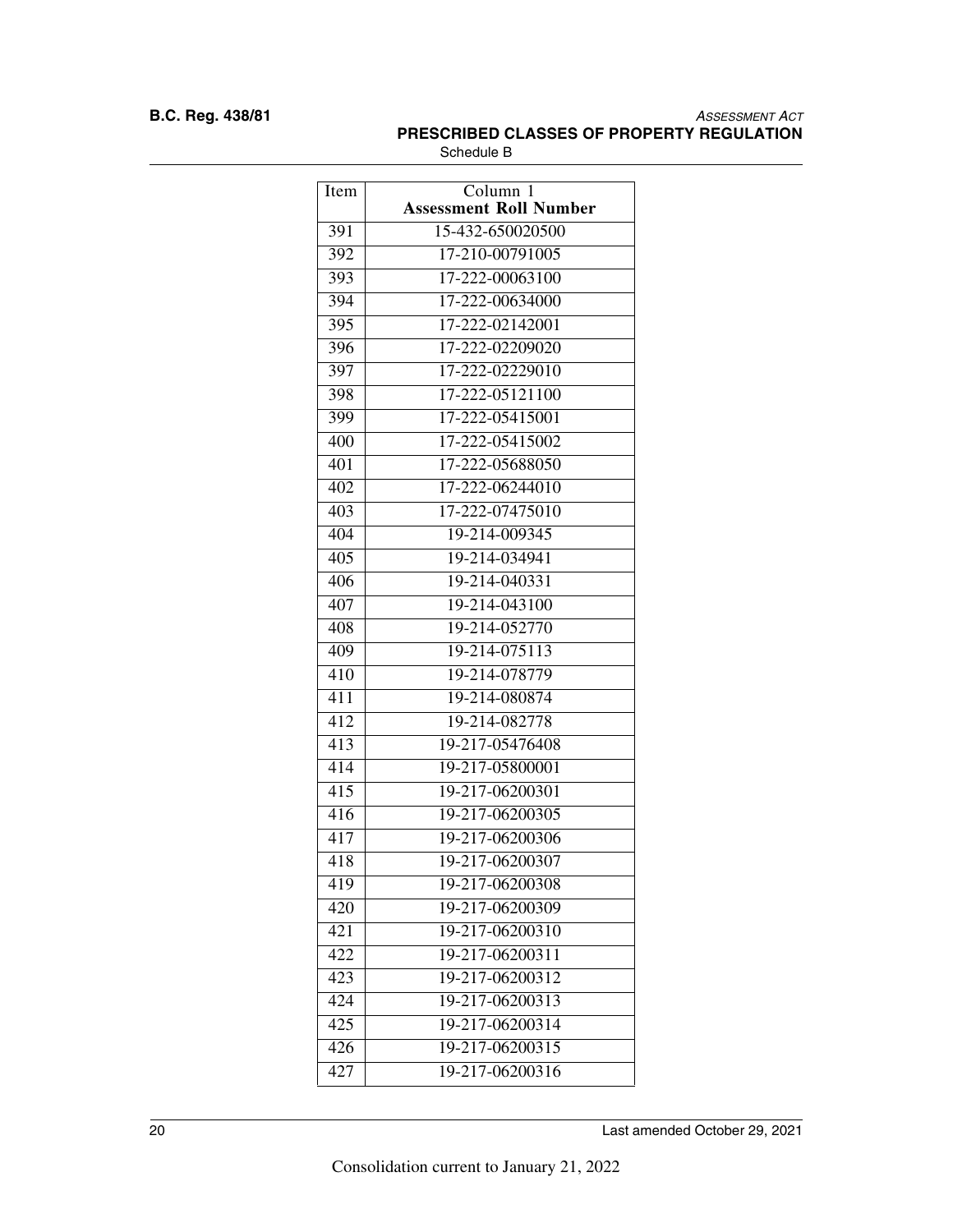| Item             | $\overline{\text{Column}}$ 1<br><b>Assessment Roll Number</b> |
|------------------|---------------------------------------------------------------|
|                  |                                                               |
| 428              | 19-217-06200317                                               |
| 429              | 19-217-06200318                                               |
| 430              | 19-217-06200319                                               |
| 431              | 19-217-06200320                                               |
| 432              | 19-217-06200321                                               |
| 433              | 19-217-06200322                                               |
| 434              | 19-217-06200323                                               |
| $\overline{435}$ | 19-217-06200324                                               |
| 436              | 19-217-06200325                                               |
| 437              | 19-217-06200326                                               |
| 438              | 19-217-06200327                                               |
| 439              | 19-217-06200328                                               |
| 440              | 19-217-06200329                                               |
| 441              | 19-217-06200330                                               |
| 442              | 19-217-06200331                                               |
| 443              | 19-217-06200332                                               |
| 444              | 19-217-06200333                                               |
| 445              | 19-217-06200334                                               |
| 446              | 19-217-06200335                                               |
| 447              | 19-217-06200336                                               |
| 448              | 19-217-06200337                                               |
| 449              | 19-217-06200338                                               |
| 450              | 19-217-06200339                                               |
| 451              | 19-217-06200340                                               |
| 452              | 19-217-06200341                                               |
| $\overline{453}$ | 19-217-06200342                                               |
| 454              | 19-217-06200343                                               |
| 455              | 19-217-06200344                                               |
| 456              | 19-217-06200345                                               |
| 457              | 19-217-06200346                                               |
| 458              | 19-217-06200347                                               |
| 459              | 19-217-06200348                                               |
| 460              | 19-217-06200349                                               |
| $\overline{461}$ | 19-217-06200350                                               |
| 462              | 19-217-06200351                                               |
| $\overline{463}$ | 19-217-06200352                                               |
| 464              | 19-217-06200353                                               |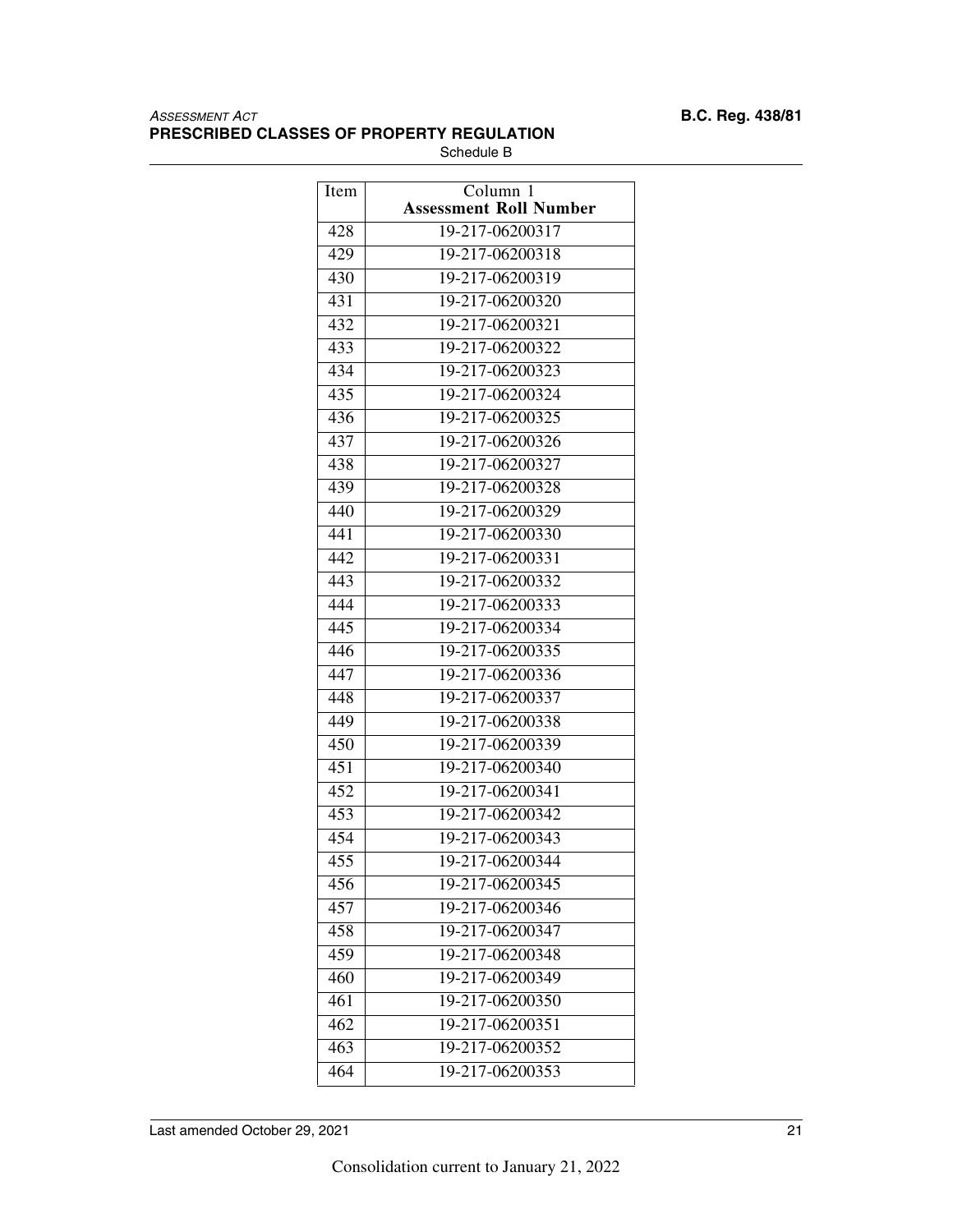| Item             | $\overline{\text{Column}}$ 1  |
|------------------|-------------------------------|
|                  | <b>Assessment Roll Number</b> |
| $46\overline{5}$ | 19-217-06225453               |
| 466              | 19-217-06370241               |
| 467              | 19-217-06370934               |
| 468              | 19-217-06773850               |
| 469              | 19-217-09472726               |
| 470              | 19-217-10516059               |
| $\overline{471}$ | 20-228-00406101               |
| $\overline{472}$ | 20-233-01365000               |
| 473              | 20-233-01434000               |
| 474              | 20-233-01941002               |
| 475              | 20-233-01941003               |
| 476              | 20-233-03384000               |
| 477              | 20-233-03596000               |
| 478              | 20-233-03863000               |
| 479              | 20-322-06108068               |
| 480              | 20-322-06108069               |
| 481              | 20-322-06108070               |
| 482              | 20-322-06108071               |
| 483              | 20-322-06108072               |
| 484              | 20-322-06108073               |
| 485              | 20-322-06108074               |
| 486              | 20-322-06108075               |
| 487              | 20-322-06108076               |
| 488              | 20-322-06108077               |
| 489              | 20-322-06108078               |
| 490              | 20-322-06108079               |
| 491              | 20-322-06108080               |
| 492              | 20-322-06108081               |
| 493              | 20-322-06108082               |
| $\overline{49}4$ | 20-322-06108083               |
| 495              | 20-322-06108084               |
| 496              | 20-322-06108085               |
| 497              | 20-322-06108086               |
| 498              | 20-322-06108087               |
| 499              | 20-322-06108088               |
| 500              | 20-322-06108089               |
| 501              | 20-322-06108090               |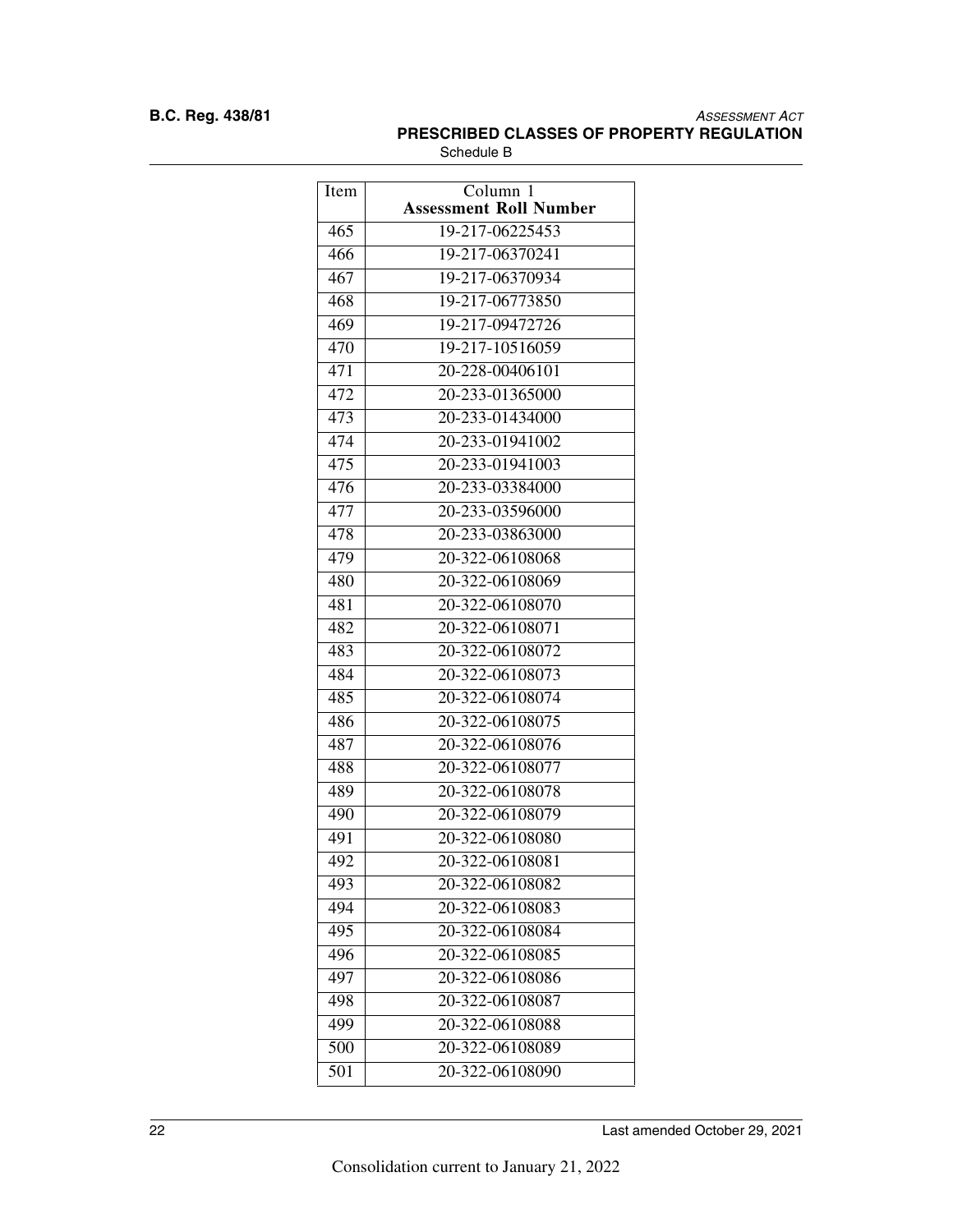| Item             | Column 1                      |
|------------------|-------------------------------|
|                  | <b>Assessment Roll Number</b> |
| 502              | 20-322-06108091               |
| 503              | 20-322-06108092               |
| 504              | 20-322-06108093               |
| 505              | 20-322-06108094               |
| 506              | 20-322-06108095               |
| 507              | 20-322-06400032               |
| 508              | 21-201-00003000               |
| 509              | 21-201-04097000               |
| 510              | 21-219-00030000               |
| 511              | 21-219-00660100               |
| 512              | 21-219-02242100               |
| $\overline{513}$ | 21-219-02341500               |
| 514              | 21-232-01507100               |
| $\overline{515}$ | 22-205-09088020               |
| 516              | 22-209-03361005               |
| 517              | 22-215-03326019               |
| 518              | 23-212-0100228100             |
| 519              | 23-212-0101101000             |
| 520              | 23-212-0101145002             |
| 521              | 23-212-0101146000             |
| 522              | 23-212-0101147000             |
| 523              | 23-212-0101156000             |
| 524              | 23-212-0600518502             |
| 525              | 23-212-1005368100             |
| 526              | 23-212-1005595000             |
| 527              | 23-212-1007441050             |
| 528              | 23-212-1007763001             |
| 529              | 23-212-1008326000             |
| 530              | 23-212-1008914020             |
| 531              | 23-212-1207634000             |
| 532              | 23-212-2003802100             |
| 533              | 23-212-3000579000             |
| 534              | 23-352-00147505               |
| 535              | 23-451-1176050                |
| 536              | 23-724-12790025               |
| 537              | 24-470-0002136100             |
| 538              | 24-492-0000224000             |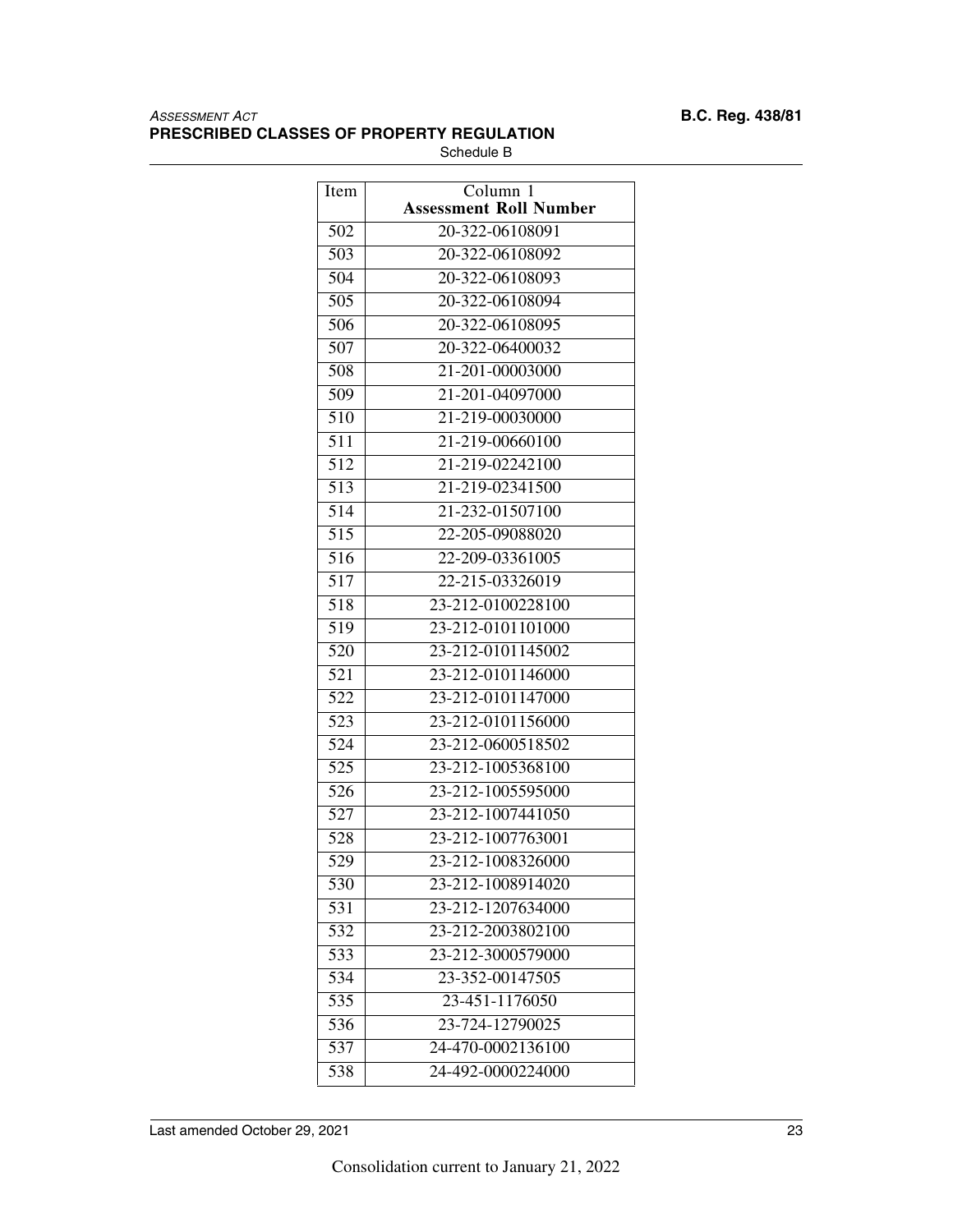| Item             | Column 1                      |
|------------------|-------------------------------|
|                  | <b>Assessment Roll Number</b> |
| $\overline{539}$ | 24-492-0000264010             |
| 540              | 24-492-0000776000             |
| 541              | 25-227-0040511002             |
| 542              | 25-227-0040511003             |
| 543              | 25-339-10008020               |
| 544              | 25-478-0406500                |
| 545              | 25-529-03062110               |
| 546              | 26-226-0000413000             |
| 547              | 26-226-0000436003             |
| 548              | 26-226-0000436004             |
| 549              | 26-226-0000436005             |
| $\overline{550}$ | 26-226-0000436006             |
| 551              | 26-226-0000436007             |
| 552              | 26-226-0000436008             |
| 553              | 26-226-0000436009             |
| $\overline{554}$ | 26-226-0000436010             |
| 555              | 26-226-0000436011             |
| 556              | 26-226-0000436012             |
| 557              | 26-226-0000436013             |
| $\overline{558}$ | 26-226-0000436014             |
| 559              | 26-226-0000436015             |
| 560              | 26-226-0000436016             |
| 561              | 26-226-0000436017             |
| 562              | 26-226-0000436018             |
| 563              | 26-226-0000436019             |
| 564              | 26-226-0000899000             |
| 565              | 26-226-0002798000             |
| 566              | 26-226-0004208000             |
| 567              | 26-226-0004442000             |
| 568              | 26-226-0005622001             |
| 569              | 26-335-06024255               |
| $\overline{570}$ | 26-506-01623000               |
| $\overline{571}$ | 26-757-37052000               |
| $\overline{572}$ | 27-206-000198500              |
| 573              | 27-206-003448490              |
| $\overline{574}$ | 27-420-09250000               |
| $\overline{575}$ | 56-087-11135005               |